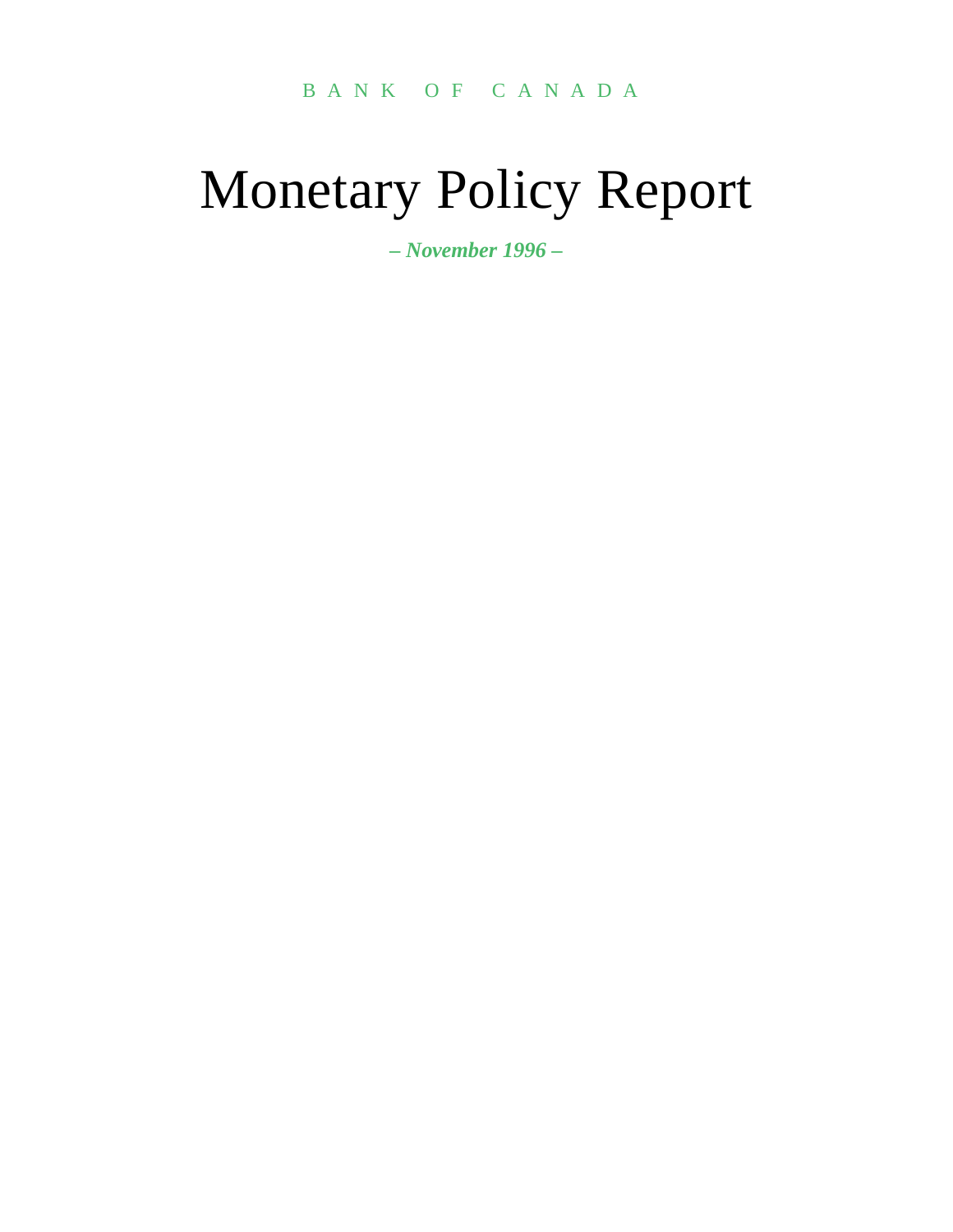*The silver dollar featured on the cover commemorates the* Griffon*, the first ship to sail the Great Lakes above Niagara Falls. Built as a commercial vessel by the explorer René-Robert Cavelier, sieur de La Salle, the* Griffon *sailed under his command to Michilimackinac and Green Bay but was lost in a storm on its return voyage.*

> *Bank of Canada 234 Wellington Street Ottawa, Ontario K1A 0G9*

> > 893-49-90-574 CN ISSN 1201-8783

Printed in Canada on recycled paper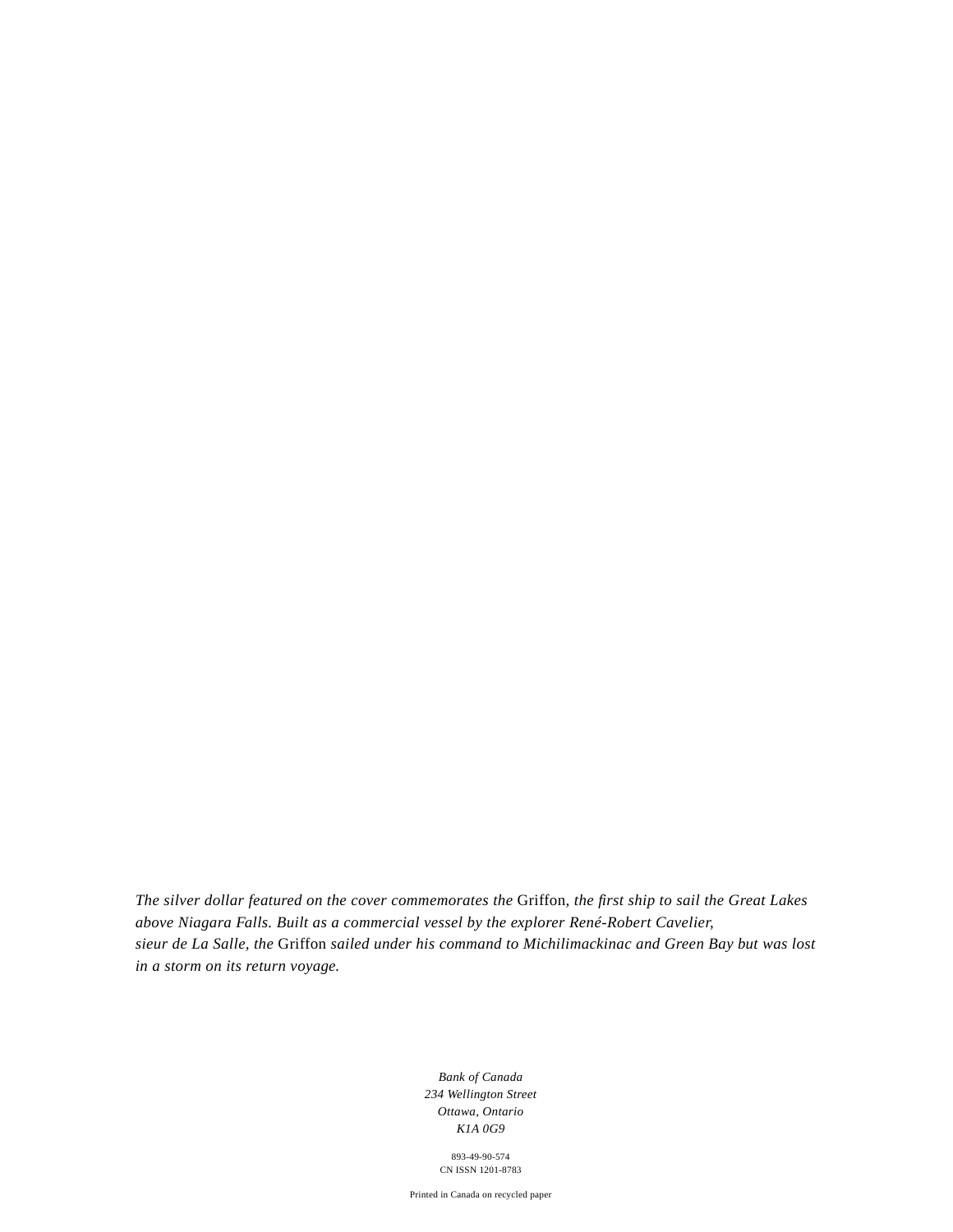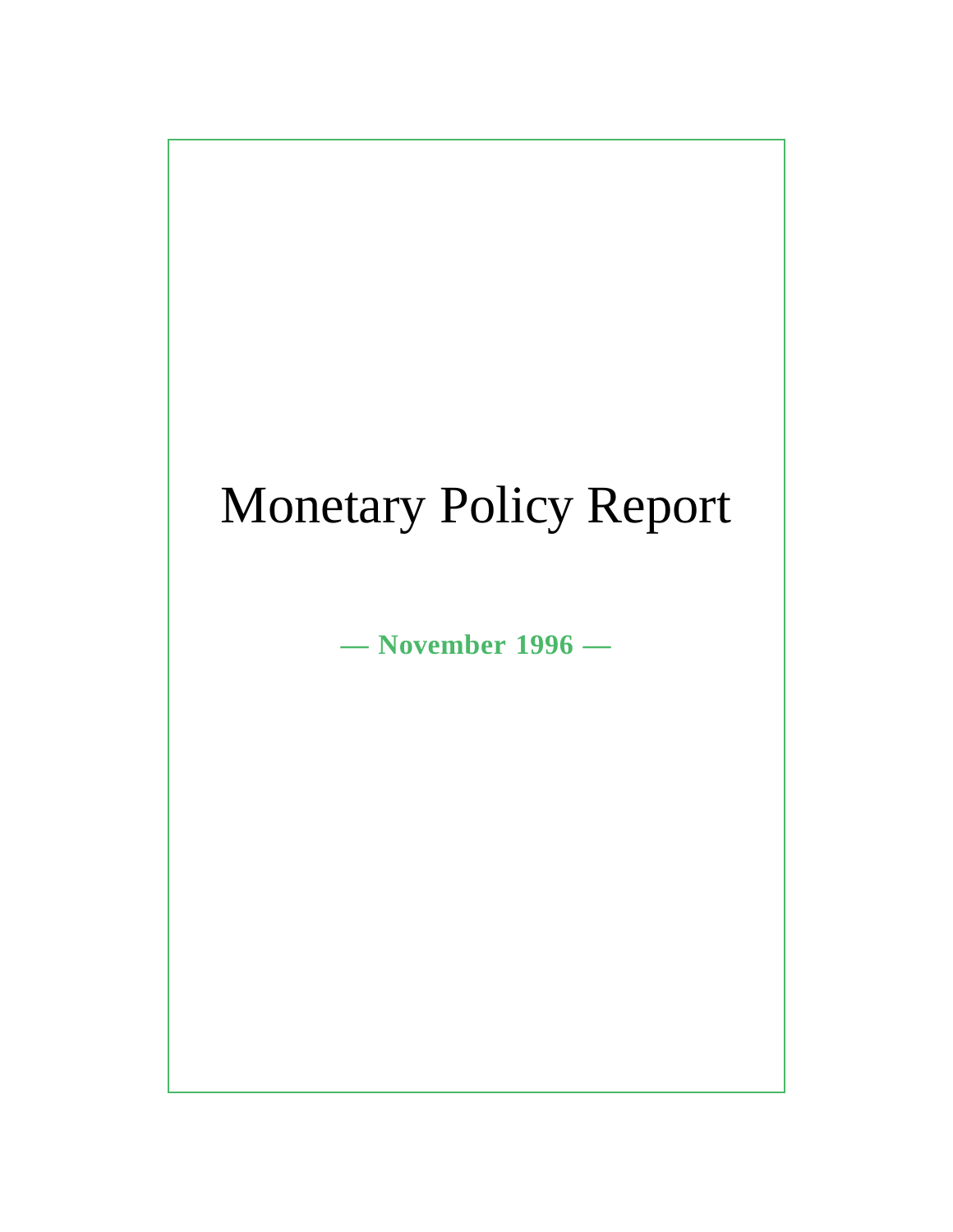"Credibility takes a long time to establish and precious little time to undo once markets begin to doubt one's commitment to stated policy goals. While it is true that we have now had four years of good inflation performance, we also have a legacy of some 20 years of high inflation to put behind us. The only way to achieve this is by providing market participants ... with a strong sense of continuity in economic policy."

— Gordon Thiessen

Speech given to the London Chamber of Commerce, London, Ontario, 27 June 1996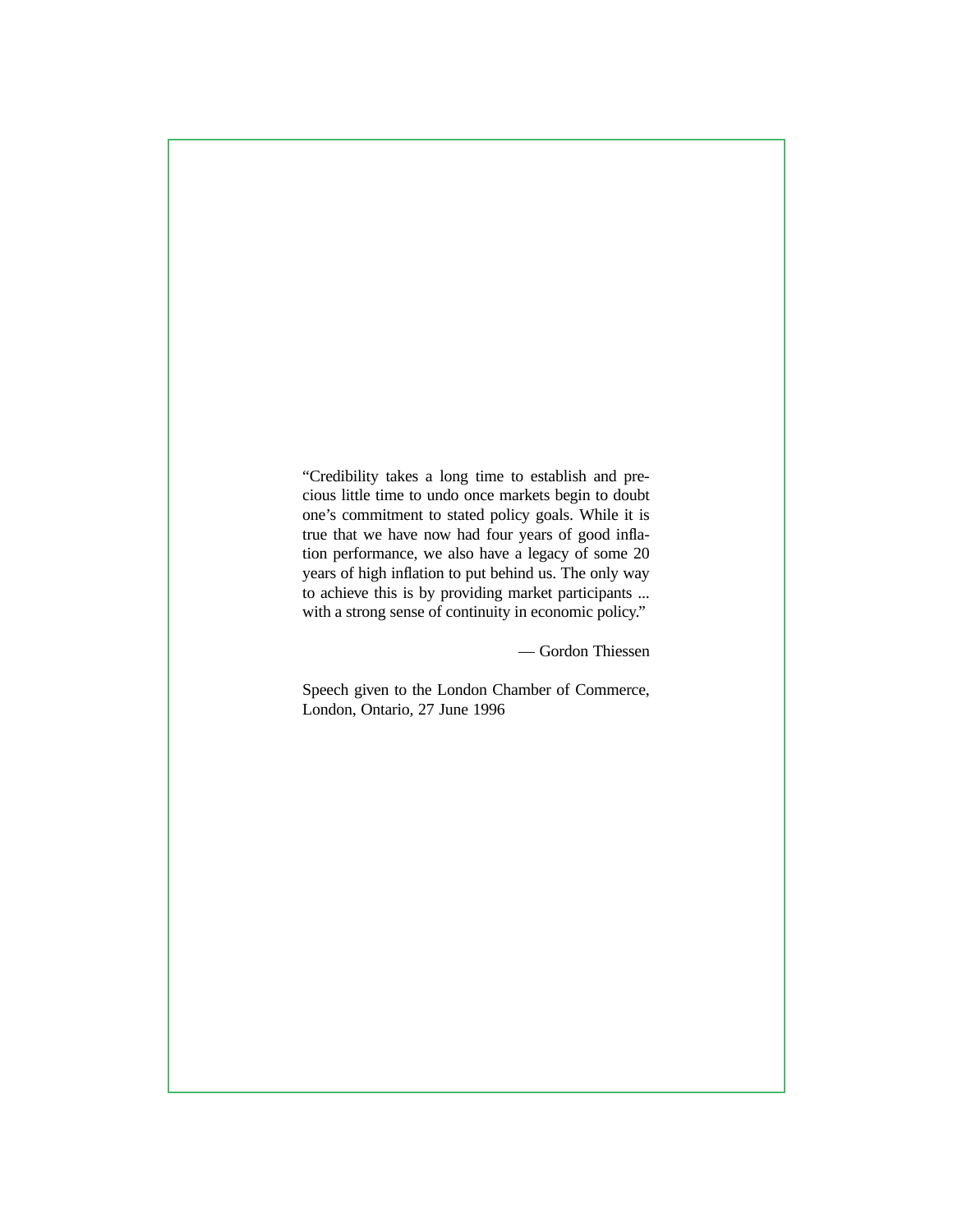# Contents

| Inflation and the target range $\dots \dots \dots \dots \dots$ |
|----------------------------------------------------------------|
| 3. Achieving the Inflation-Control Targets 16                  |
|                                                                |
| Aggregate demand and supply $\dots \dots \dots \dots \dots 20$ |
| Temporary factors affecting inflation 23                       |
| Measures of inflation expectations  23                         |
| Monetary indicators 24                                         |
|                                                                |
|                                                                |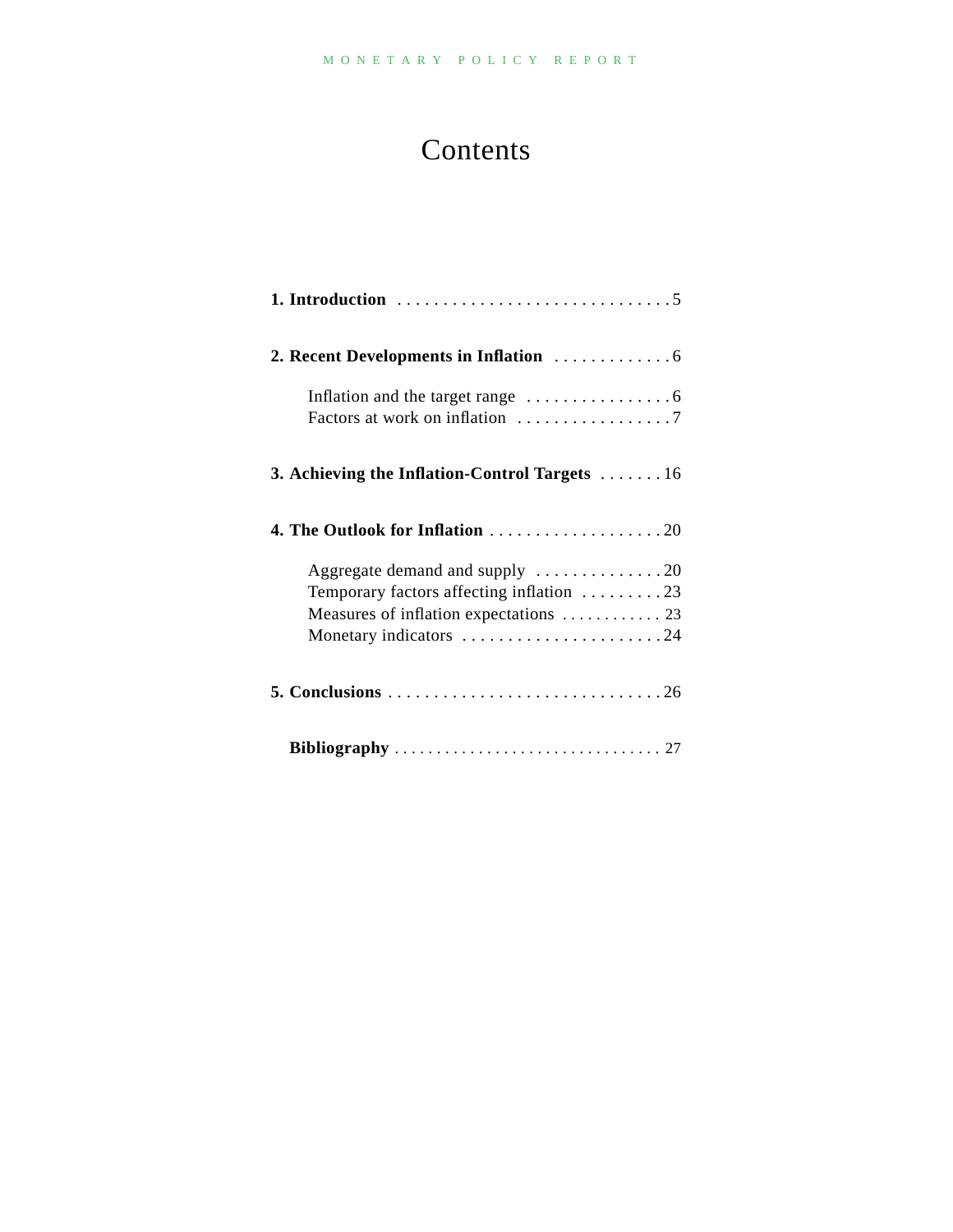# Canada's Inflation-Control Strategy

#### **The monetary policy instrument**

• A wide variety of evidence suggests that, in the longer term, inflation results from excessive monetary expansion. The transmission mechanism is complex and involves long and variable lags. Through its influence on short-term interest rates, the Bank of Canada aims to achieve a rate of monetary expansion consistent with the inflation-control target range.

#### **The targets**

- In December 1993, the federal government and the Bank of Canada announced the objective of keeping annual increases in the consumer price index (CPI) inside a range of 1 to 3 per cent.
- By the end of 1998, a decision will be taken on a future inflation-control target range that would be consistent with price stability.

#### **Monitoring inflation**

- In the short run, the Bank focusses on the CPI excluding food, energy and the effect of indirect taxes, because there is a good deal of movement in the CPI caused by transitory fluctuations in the prices of food and energy, as well as by changes in indirect taxes. This measure is referred to as the *core* CPI.
- Over longer periods of time, the measures of inflation based on the total CPI and the core CPI tend to follow similar paths. In the event of persistent differences between the trends of the two measures, the Bank would adjust its desired path for core CPI inflation so that total CPI inflation would come within the target range.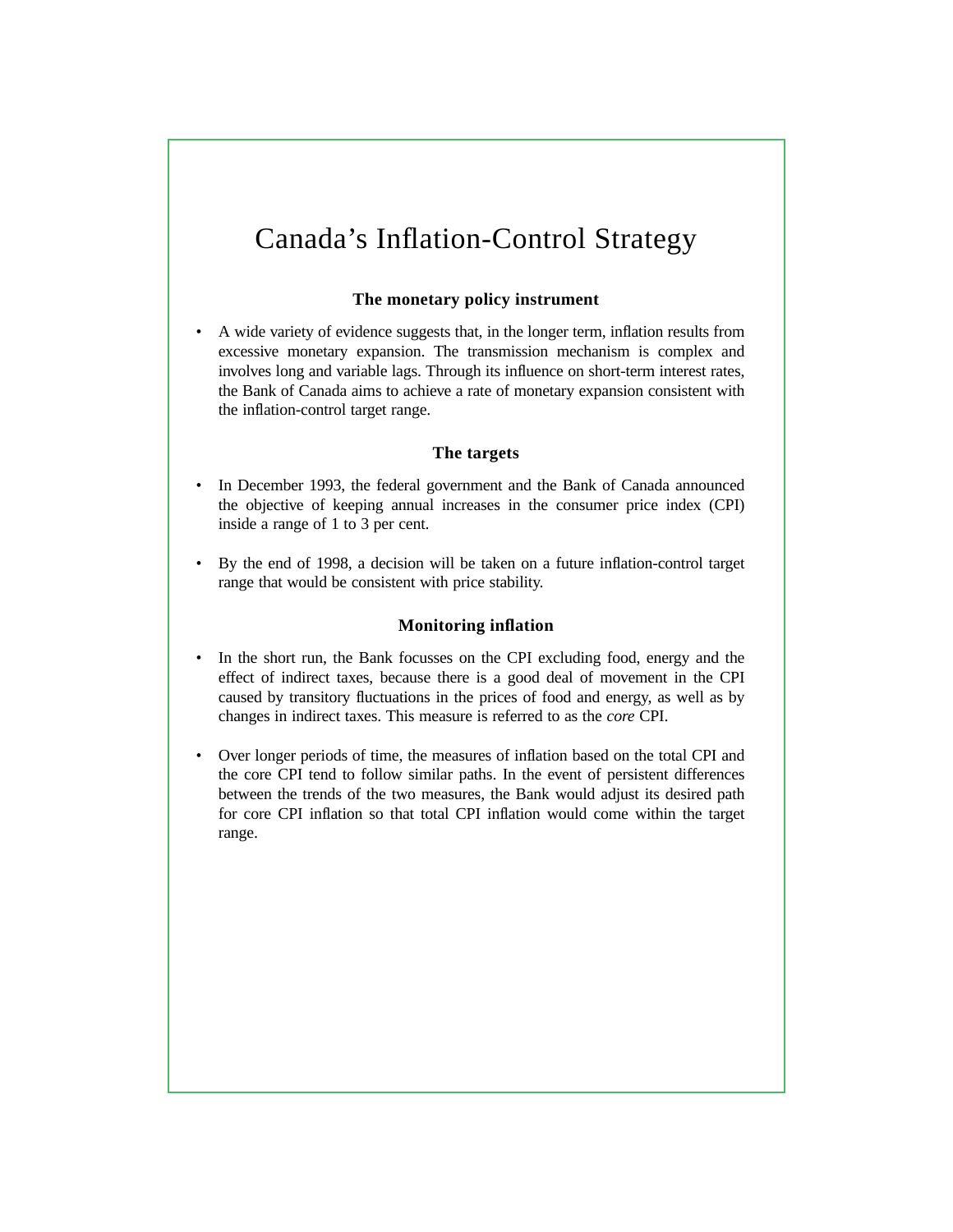### 1. Introduction

This *Report* outlines recent developments in the Canadian economy that affect the rate of inflation and provides an account of the measures taken by the Bank of Canada to control inflation. It also assesses the background for the conduct of monetary policy in the period ahead.

Over the past six months, with continued downward pressure on inflation and sluggish aggregate demand, the Bank took further action to ease monetary conditions by reducing the Bank Rate and its operating band for the overnight interest rate. The economy was weaker than expected, particularly in the second quarter, mainly because of a largerthan-anticipated inventory correction. However, recent economic indicators are pointing to a quickening pace of activity through the balance of this year and into 1997 in response to the cumulative amount of monetary ease now in place.

Moreover, Canada's favourable economic fundamentals — low inflation, an improving fiscal position, and a strengthening balance of international payments — have allowed short- and medium-term interest rates to fall substantially below those in the United States and have led to growing confidence among both domestic and foreign investors that negative interest rate differentials can be sustained.

The major uncertainty continues to centre on how rapidly the economy will respond to the past easing in monetary conditions and what implications this response will have for the degree of downward pressure on inflation over the medium term. In any event, there is ample room for economic expansion and employment growth without a resurgence of inflation.

*In response to continued downward pressure on the trend of inflation, the Bank took further action to ease monetary conditions.*

### 2. Recent Developments in Inflation

Transitory influences on inflation (such as the exchange rate and commodity price movements that pushed inflation up in 1995) have vir-

*This text includes information received to 22 October 1996.*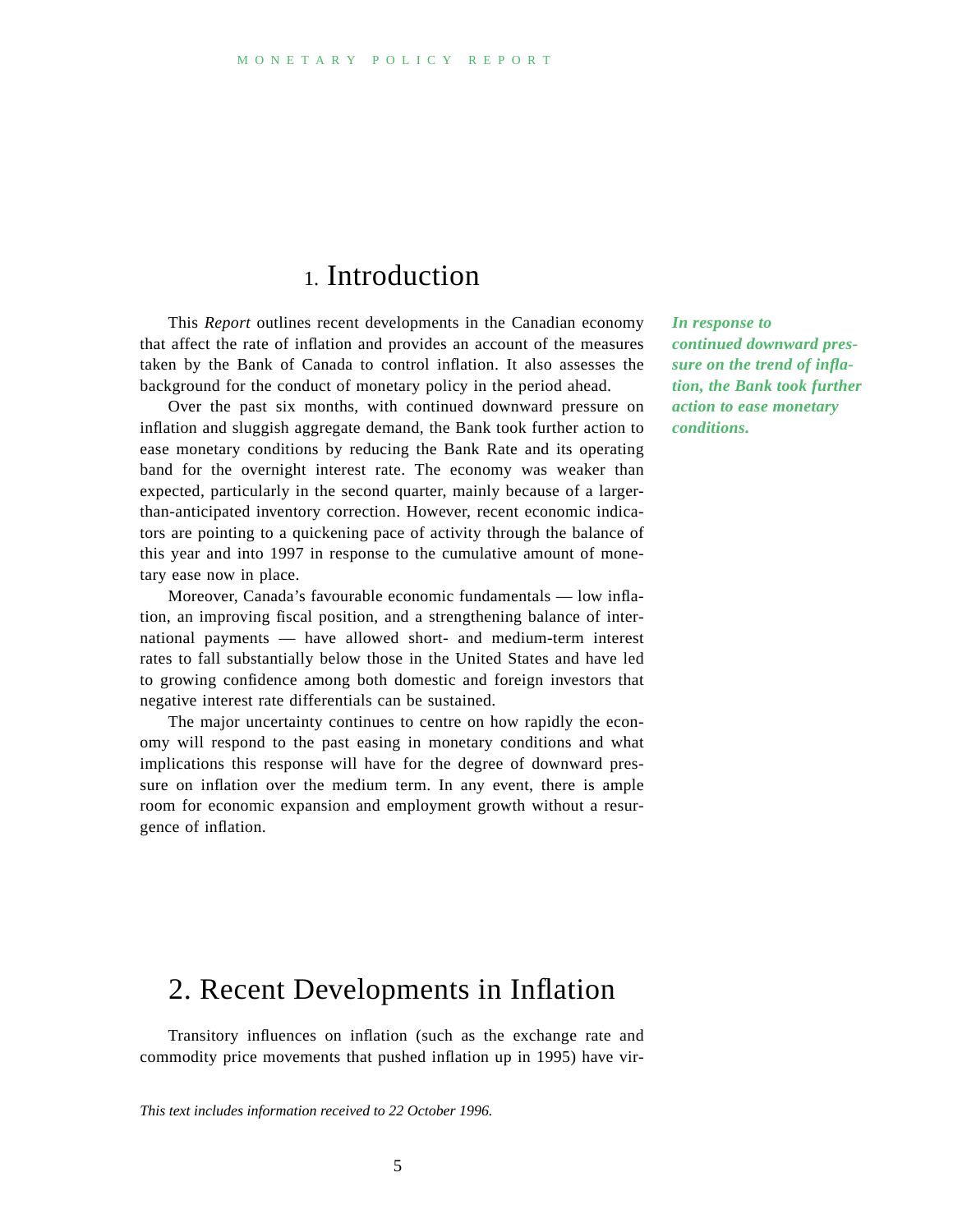tually disappeared. Thus, fundamental supply/demand factors are the only major forces affecting inflation at this time.

#### **Inflation and the target range**

As anticipated at the time of the last *Report*, the 12-month rate of increase in the core CPI has remained in the lower half of the inflationcontrol target range in recent months. As of September 1996, this measure of inflation was 1.2 per cent, compared with 1.5 per cent in March 1996 and a high of 2.7 per cent reached in May 1995 (Chart 1). The 12-month rate of increase in the total CPI was 1.5 per cent in September, down from a peak of 2.9 per cent in May 1995.



Other broad measures of inflation also fell. The rate of increase in the fixed-weight GDP deflator was 1.7 per cent in the second quarter of 1996 on a year-over-year basis, compared with 2.2 per cent in the fourth quarter of 1995 (Chart 2). The year-over-year rate of increase in the chain price index<sup>1</sup> for GDP excluding inventories — a measure of price changes that adjusts for shifts in the composition of spending — edged down only marginally over the same period to 1.8 per cent.

*Other broad measures of inflation declined further in the first half of 1996.*

*In recent months, core CPI has remained in the lower half of the inflation-control target range.*

<sup>1.</sup> The chain price index for GDP (excluding inventories) weights quarterly price changes by the dollar value of expenditure components in the previous quarter.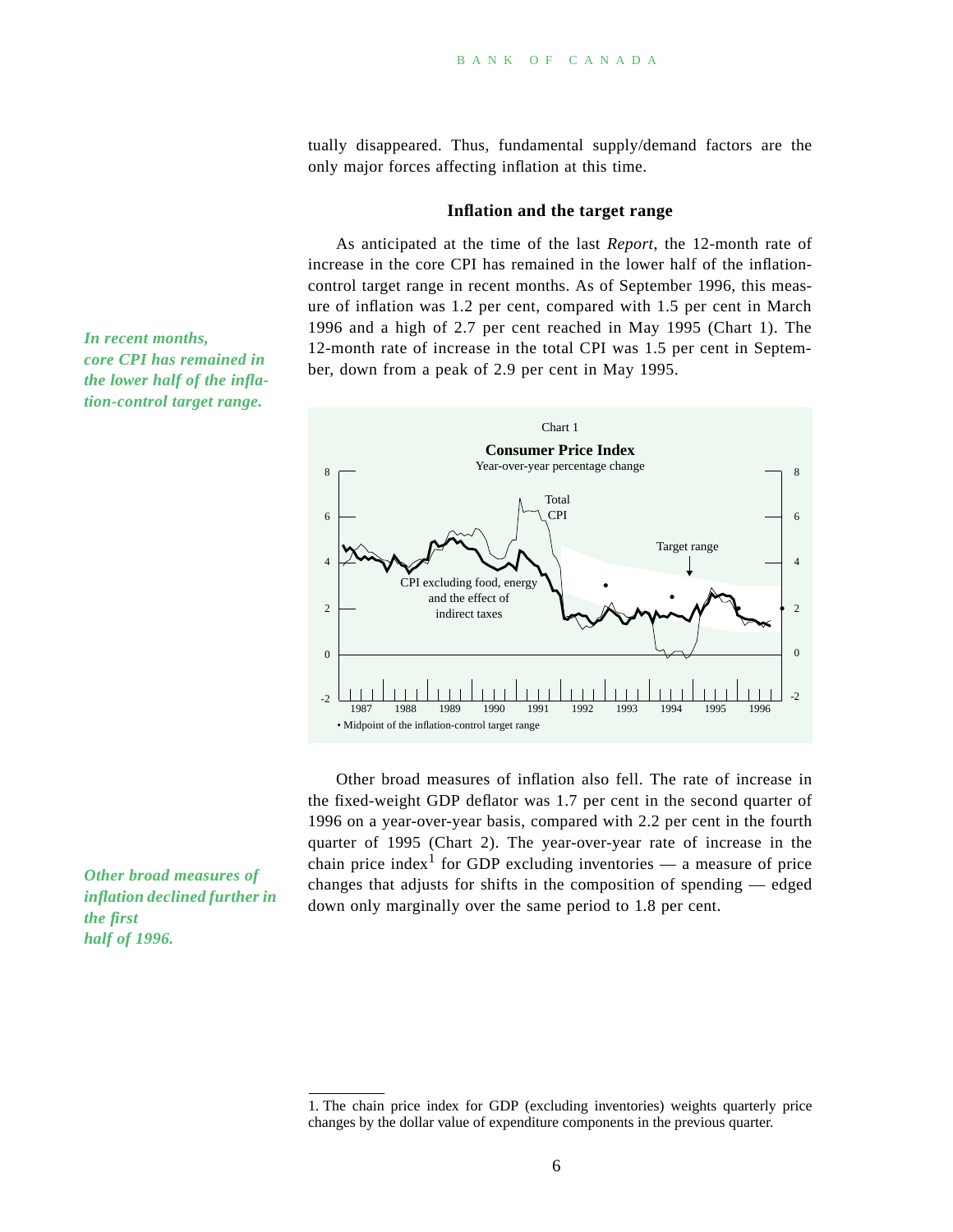

#### **Factors at work on inflation**

Spare capacity in product markets and slack in labour markets continued to place downward pressure on inflation over the past six months. Meanwhile, the upward pressure on inflation from earlier commodity price increases and from the past depreciation of the Canadian dollar dissipated. However, as household spending began to recover, some of the discounts — notably on clothing — offered by retailers in late 1995 and early 1996 were reversed, pushing up selected consumer prices.

#### Aggregate demand and supply

Final sales picked up significantly in the first half of 1996, broadly in line with expectations. However, because of a sharp inventory correction by firms, economic activity edged up at a pace only marginally faster than in the second half of  $1995<sup>2</sup>$ . Thus, the overall pace of economic expansion was somewhat slower than was expected in the last *Report*.

There were a number of indications of gathering momentum in underlying demand in the first half of the year.

*Final sales picked up significantly in the first half of 1996, but the overall expansion was slower than expected.*

2. For an analysis of the role of inventories in economic fluctuations, see H.- H. Lau (1996).

*External demand bolstered the economy.*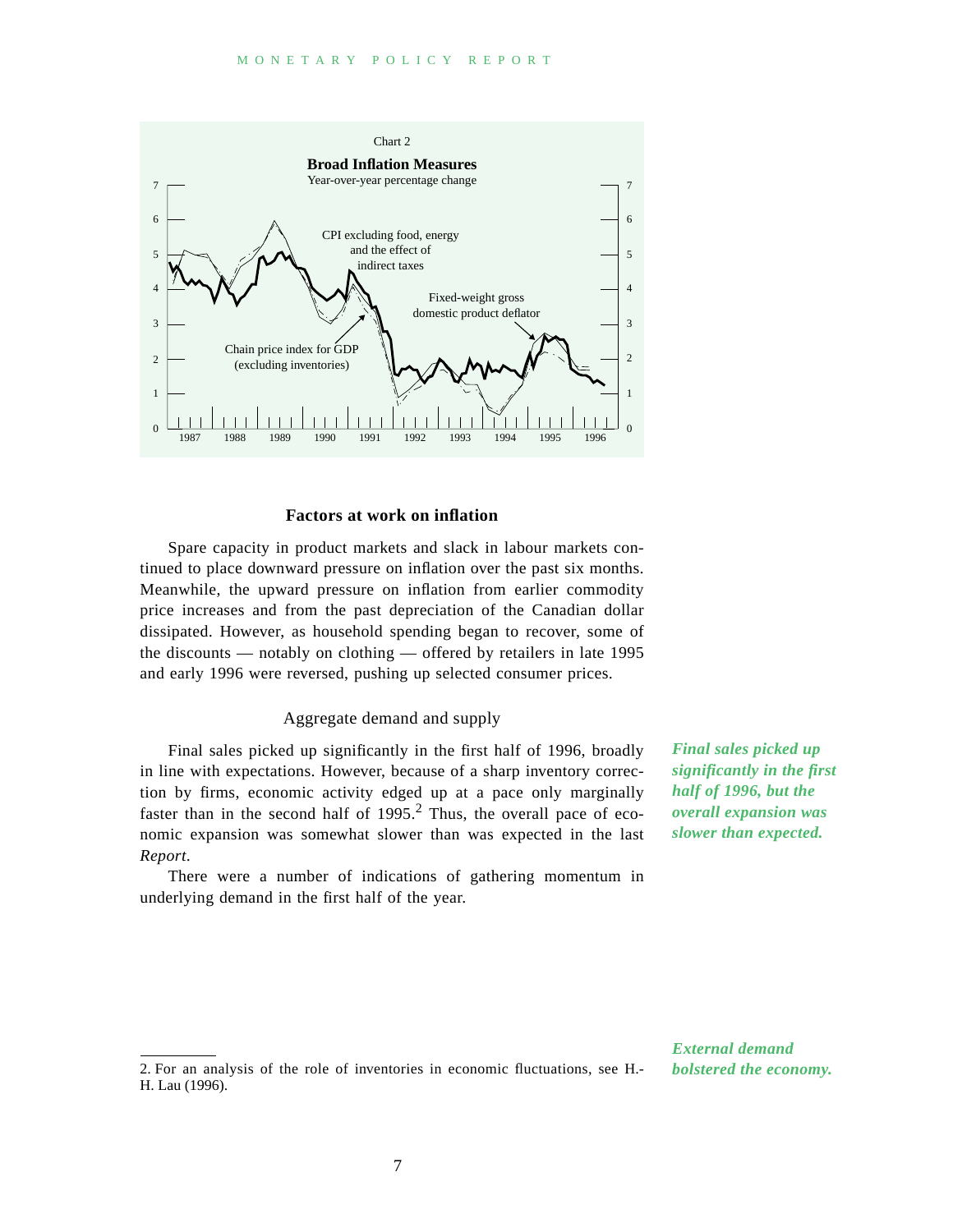External demand continued to bolster the expansion of the Canadian economy, as growth in the U.S. economy strengthened. This was reinforced by the strong competitive position of Canadian industry, which has favoured both export growth and increased substitution of domestic products for imports (Technical Box 1). Exports would have been even stronger had it not been for sluggish demand in the major European countries, low inventories of grain in Canada, and high foreign inventory levels for some primary commodities.

In the first two quarters of 1996, the volume of exports increased at an average annual rate of 2.4 per cent, while the volume of imports decreased by 0.9 per cent. The overall increase in net exports during the first half of 1996 was the main factor behind the movement of the current account into a surplus position for the first time in over 10 years (Chart 3). The improvement in the current account since the end of 1993 amounts to \$37 billion, or 5 percentage points of GDP.

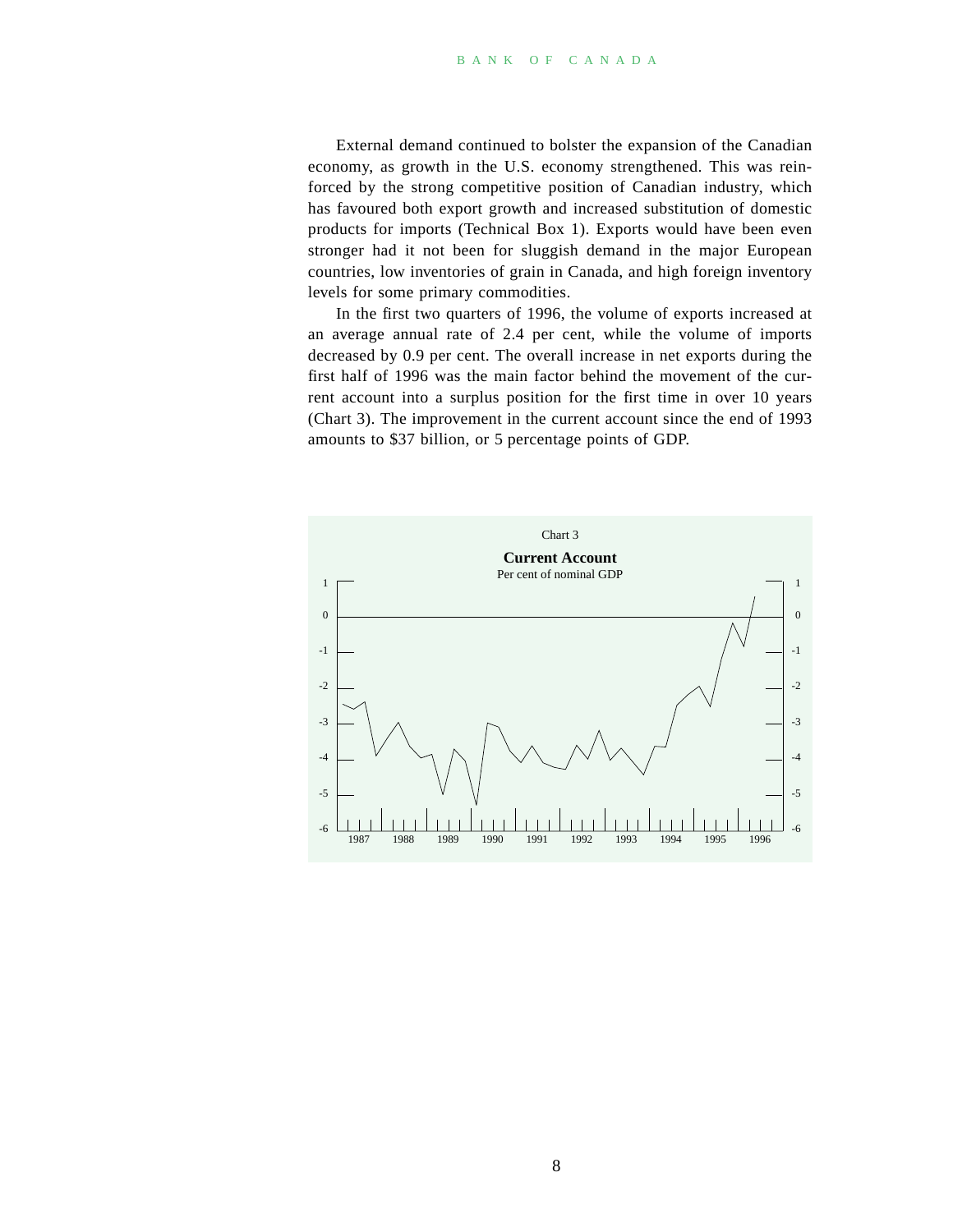#### Technical Box 1

#### **Recent Evolution in the Volume of Net Exports**

From a deficit of \$10.4 billion (at annual rates) in the first half of 1994, net exports\* in volume terms moved to a surplus of \$3.5 billion (at annual rates) in the first half of 1996. This represents more than half the increase in real GDP over the same period. About 40 per cent of this improvement results from the fact that the growth of consumption and investment spending was stronger abroad than in Canada. The rest is largely explained by the increased competitiveness of Canadian firms, stemming from restructuring, the modernization of equipment, improved cost control and low inflation, as well as from the relatively low exchange value of the Canadian dollar. The strong competitive position of Canadian firms should continue into the medium term.

The impact of improved competitiveness has been felt throughout the Canadian economy, with improvements in net export balances in volume terms of natural resources, manufactured goods (especially automobiles), and services.

Liberalized international trade, especially through the Free Trade Agreement with the United States and the Uruguay Round of GATT, has been a leading force in the growth of international trade, causing both exports and imports to grow more rapidly than GDP. The expanding international market for computer-related equipment and products has also been a major factor.



\* The difference between exports and imports in volume terms (expressed in 1986 prices)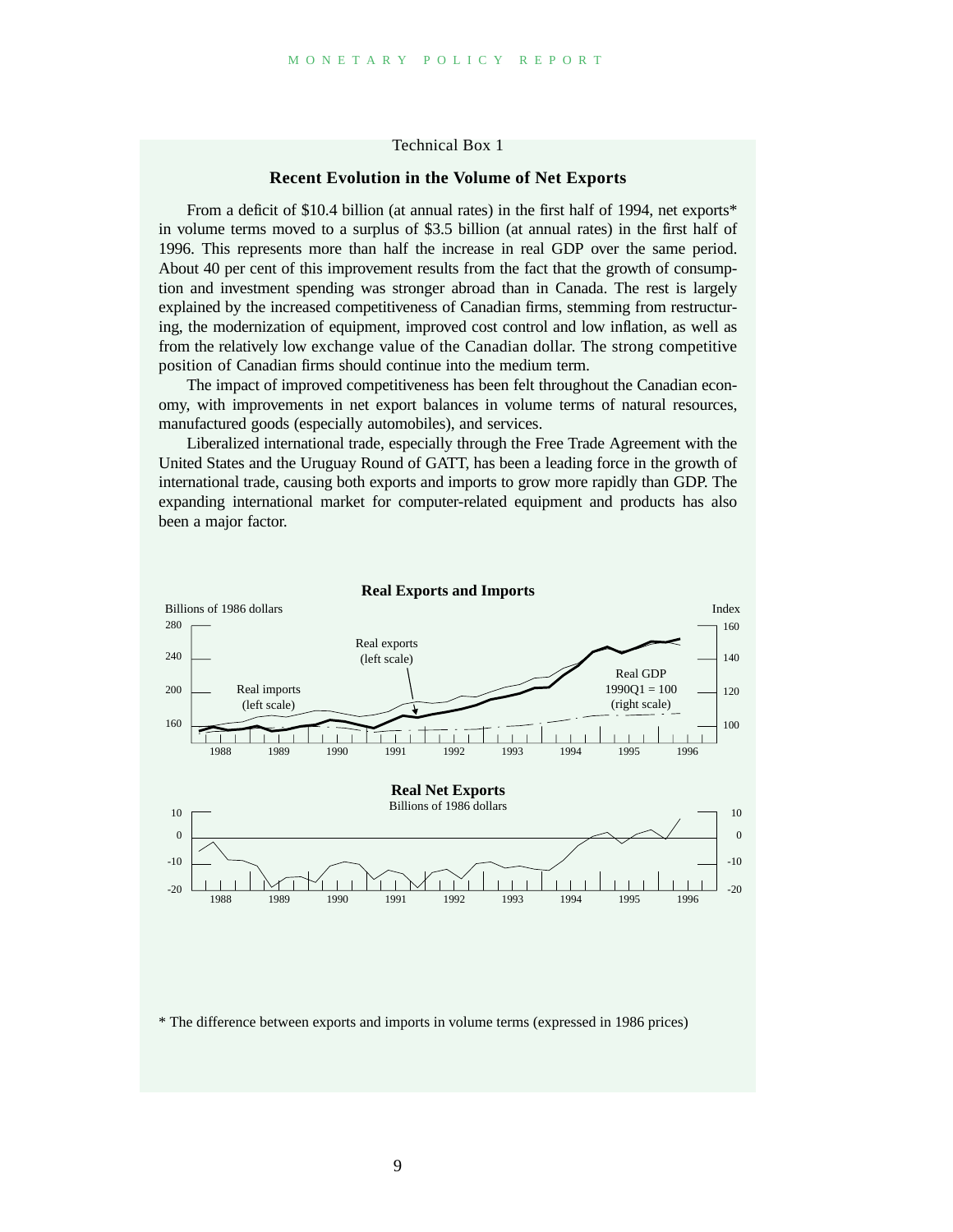

*Spurred by lower interest rates, household demand began to improve ...*

*... but overall, domestic demand was soft in the first half of 1996.*

Household spending — especially on housing — began to recover in the first half of 1996. This recovery, which occurred in the face of continued slow growth in total personal disposable income and in total employment, was buoyed by some improvement in consumer confidence (Chart 4). The decline in interest rates since October 1995 has improved how households perceive their near-term financial situations and has made them more inclined to make major purchases. This may also have reflected steady job creation in the private sector as well as some clarification as to which public sector employees would be most affected by restructuring initiatives. Private sector employment grew by 1.5 per cent at an annual rate over the first two quarters of 1996, following a rise of 1.3 per cent in the previous two quarters.

In the first half of 1996, firms worked off the sizable inventory imbalances that had emerged in the first half of 1995, and by the middle of 1996 the aggregate non-farm business stock-to-sales ratio was back down close to a desired level that is trending downwards because of innovations in inventory control (Chart 5). The second quarter of 1996 saw rapid reduction of stocks in both the manufacturing and wholesale trade sectors, to close to  $-$  or perhaps slightly below  $-$  firms' desired levels. In contrast, retail stocks at midyear continued to exceed desired levels. Now that the overall inventory situation is more balanced, future growth in final sales should feed through into higher production.

Notwithstanding the encouraging developments, domestic demand has been soft. To a large extent this reflects corrections to past debt accumulation. The dominant factor here has been the effect of the neces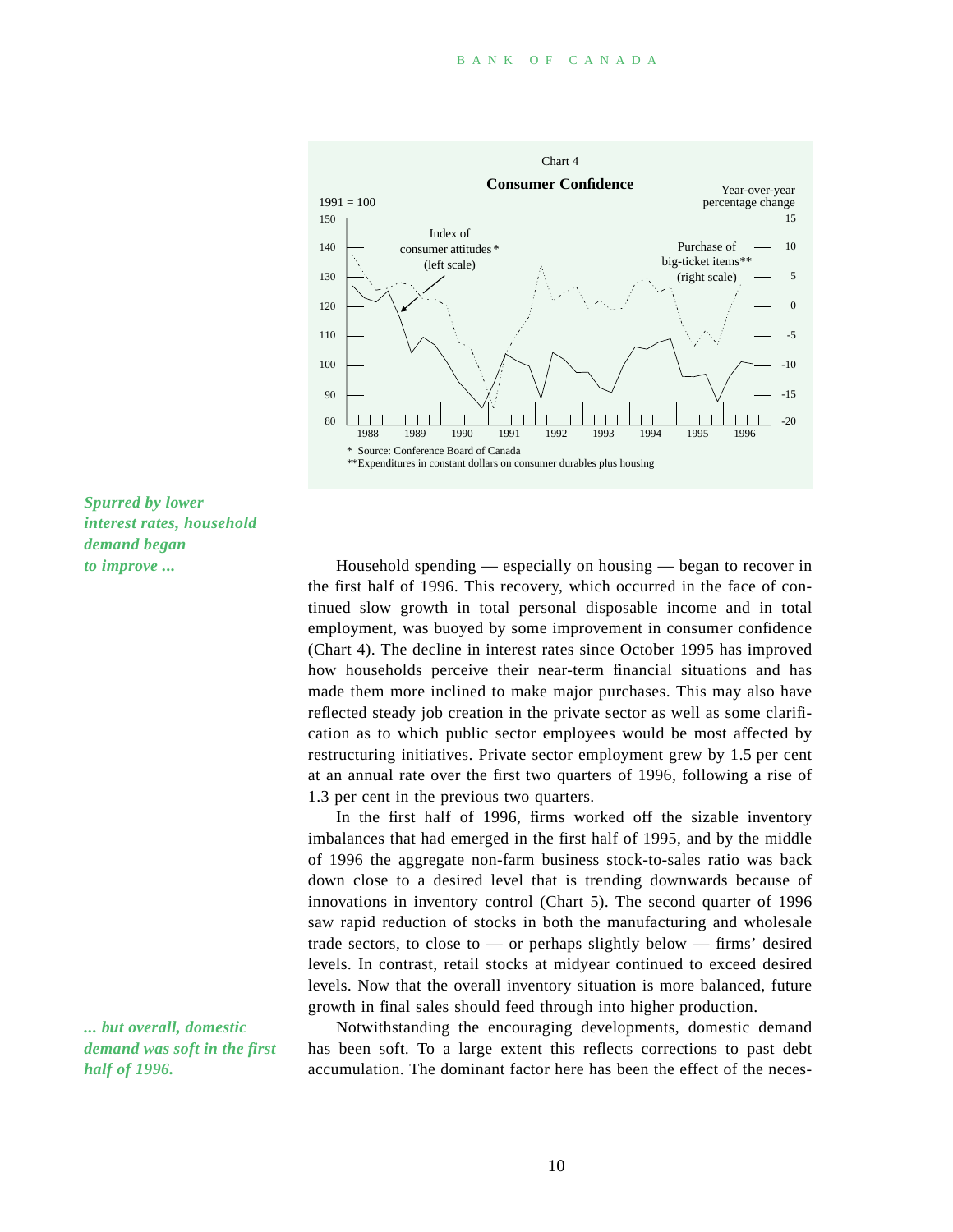sary restraint at both the federal and provincial levels (Technical Box 2). Business fixed investment also remained sluggish in the first half of 1996, after three years of strong growth up to mid-1995.



Since the economy's capacity to produce continued to grow faster than overall demand in the first half of 1996, the Bank estimates that the output gap widened to between 3 and 3 1/2 per cent at midyear, up from between 2 1/2 and 3 per cent at the beginning of the year (Chart 6).<sup>3</sup> This implies continued downward pressure on the trend of inflation.

*As a result, the gap between actual and potential output widened further.*

<sup>3.</sup> See the discussion of the Bank's methodology for estimating potential output in the May 1995 *Monetary Policy Report* (Technical Box 1, page 8).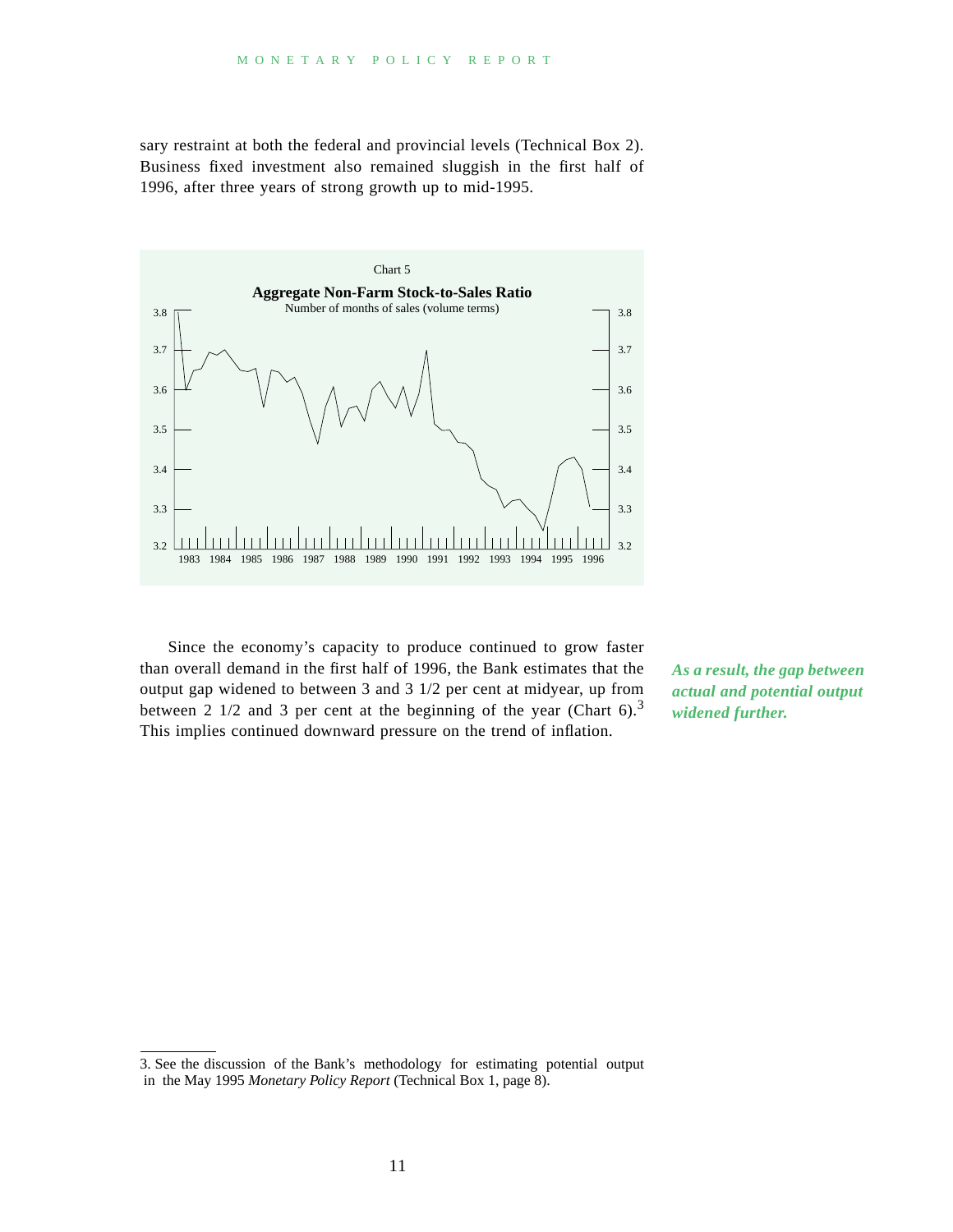#### Technical Box 2

#### **Improved Public Sector Finances**

The combined deficit of the federal and provincial governments is estimated to have fallen to \$40 billion in the 1995/96 fiscal year from \$62 billion in the 1993/94 fiscal year. Information in recent budget documents and statements indicates that further deficit reduction, but of a somewhat smaller magnitude, can be expected by the end of the 1997/98 fiscal year (see table).

|                                    | Fiscal year |         |                     |                     |                     |
|------------------------------------|-------------|---------|---------------------|---------------------|---------------------|
|                                    | 1993/94     | 1994/95 | 1995/96<br>estimate | 1996/97<br>forecast | 1997/98<br>forecast |
| Level (\$ billions)                | 62.3        | 53.2    | 40.3                | 35.0                | 25.1                |
| Percentage of GDP                  | 8.7         | 7.1     | 5.2                 | 4.4                 | 3.0                 |
| Note: Net debt (percentage of GDP) | 99.1        | 101.7   | 103.0               | 104.7               | 103.4               |

#### **Total Deficit of the Federal and Provincial Governments (Public Accounts Basis)**

Fiscal restraint has been necessary for several reasons. With almost continuous fiscal deficits since the mid-1970s, the ratio of public debt to GDP has risen to levels above 100 per cent. As a result, investors have demanded larger risk premiums to hold Canadian dollar debt, and thus Canadian interest rates became increasingly subject to wide swings in investor confidence. Second, high levels of government debt relative to GDP significantly reduce the living standards of future generations. Third, with the rise in the debt ratio, an increasing share of government revenues has been spent on interest payments rather than on government programs.

While the fiscal restraint that has been put in place will correct these problems, it will do so only over time. Initially, it can weaken domestic demand through reductions in government spending and employment and through increased taxes. However, with the greater market confidence resulting from the fiscal improvement, and given the implications for domestic demand, an offsetting easing in monetary conditions has been appropriate.

Ongoing fiscal restraint will likely continue to inhibit demand growth to some degree over the short term. Monetary conditions will thus tend to be easier than they otherwise would have been. However, the future course of monetary conditions will also depend greatly on how external demand for Canadian goods and services evolves, and on the extent to which domestic demand strengthens in response to the substantial decline in interest rates that has taken place.

Deficit reduction has also affected the mix of monetary conditions. With progress on fiscal restraint, investors have been increasingly comfortable about holding Canadian dollar assets. This situation has tended to put downward pressure on interest rates while supporting the exchange value of the Canadian dollar. Although a stronger dollar might slow future export growth somewhat, lower interest rates should support domestic demand and facilitate further deficit reduction.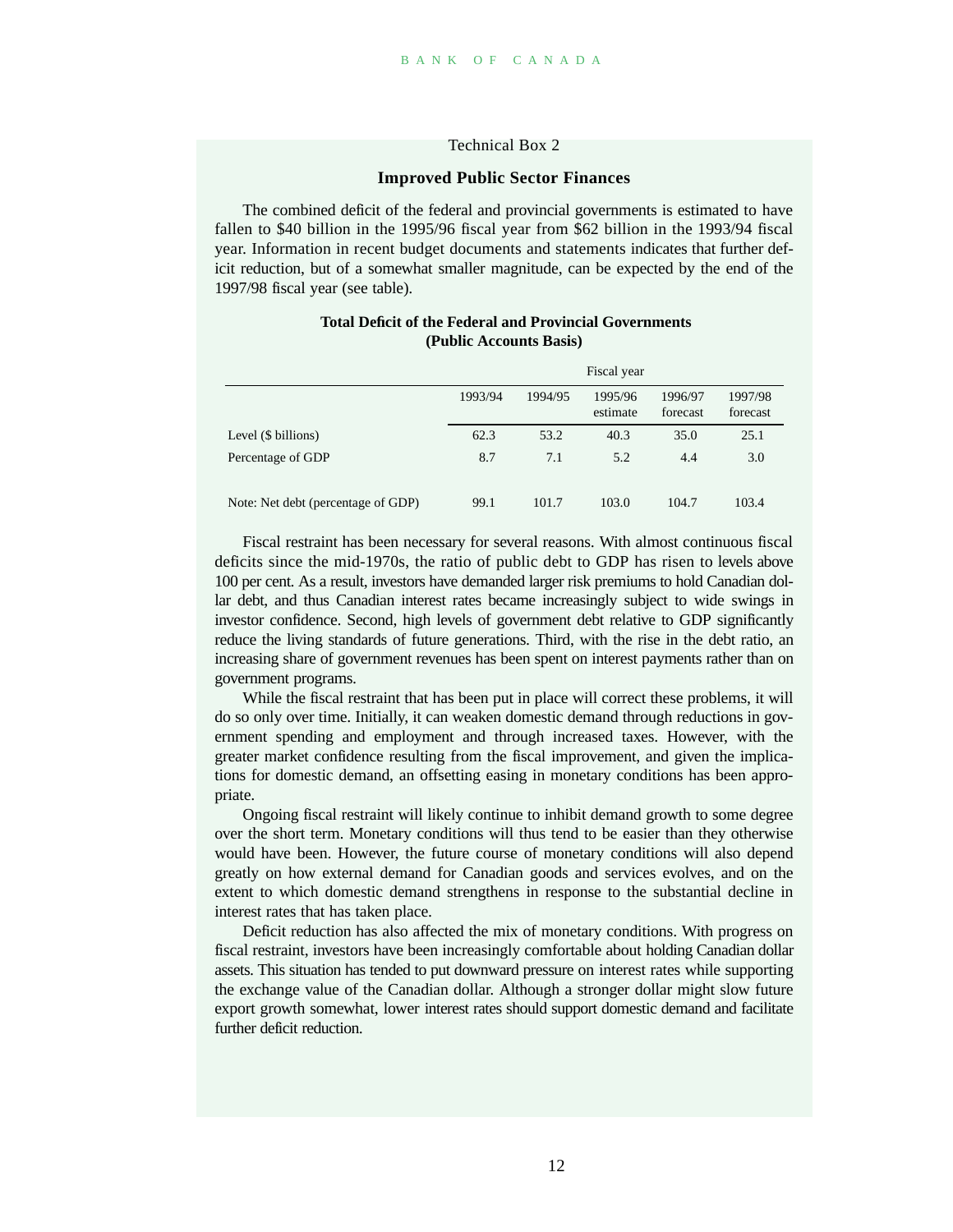

The exchange rate and commodity prices

Exchange rate movements typically feed through to the core CPI by a factor of about one-fifth over a two-year period. Accordingly, the effect on inflation of the 20 per cent depreciation of the Canadian dollar that ended in mid-1994 has almost disappeared in recent months. This effect was estimated to have accounted for over 1 percentage point of the 2.7 per cent rise in the core CPI at its peak in May 1995. Intense competition, combined with improved productivity in both the retail and the manufacturing sectors, has also continued to put downward pressure on the prices of various imported and import-competing goods.

World commodity prices (quoted in U.S. dollars) have on average remained firm since last April (Chart 7). Price increases have been most pronounced for lumber and livestock. Lumber prices have risen considerably on news of continuing high levels of activity in the U.S. housing market. Livestock prices have recovered because of strong demand and reduced supplies, stemming from relatively high feed grain prices earlier in the year.

In contrast, the prices of many industrial materials and grains have declined markedly. Prices for base metals have weakened, and there has been a substantial reduction in newsprint prices. Grain prices have recently fallen back from very high levels as a good crop year improved supply prospects. Crude oil prices surged in early September, following renewed indications of further delays in planned petroleum sales by Iraq (because of the heightened tensions there), after having eased between April and August with the seasonal reduction in demand.

#### *The effects of exchange rate movements on inflation have virtually disappeared.*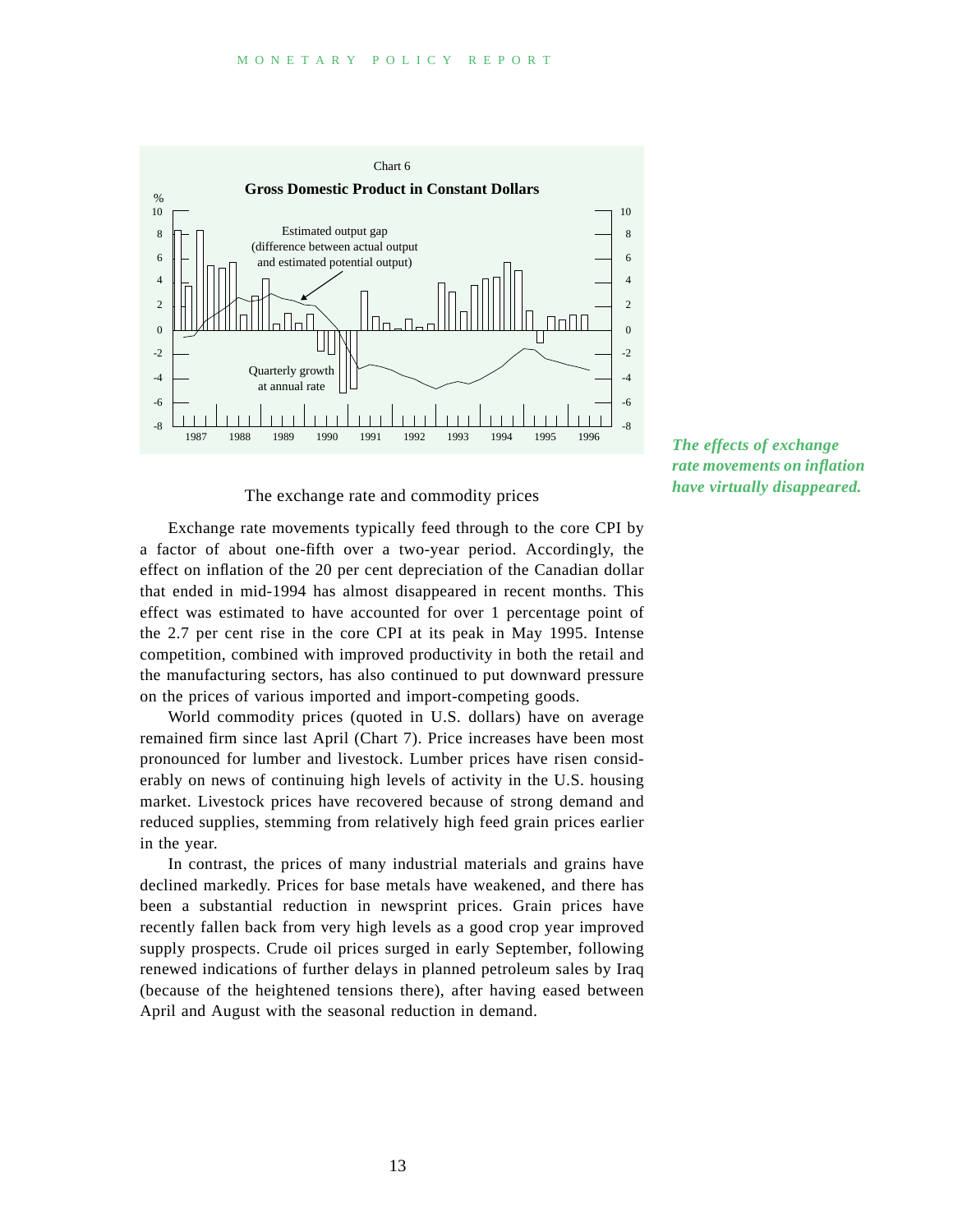



The lower prices received by Canadian producers of many industrial materials are contributing to the easing in the year-over-year increases in the aggregate industrial product price index (Chart 8) and in aggregate export prices. The impact of earlier commodity price increases (such as those for paper) on consumer price inflation has largely disappeared since the spring, and it is far too soon for the recent declines in the prices of many industrial materials to affect inflation at the consumer level.



14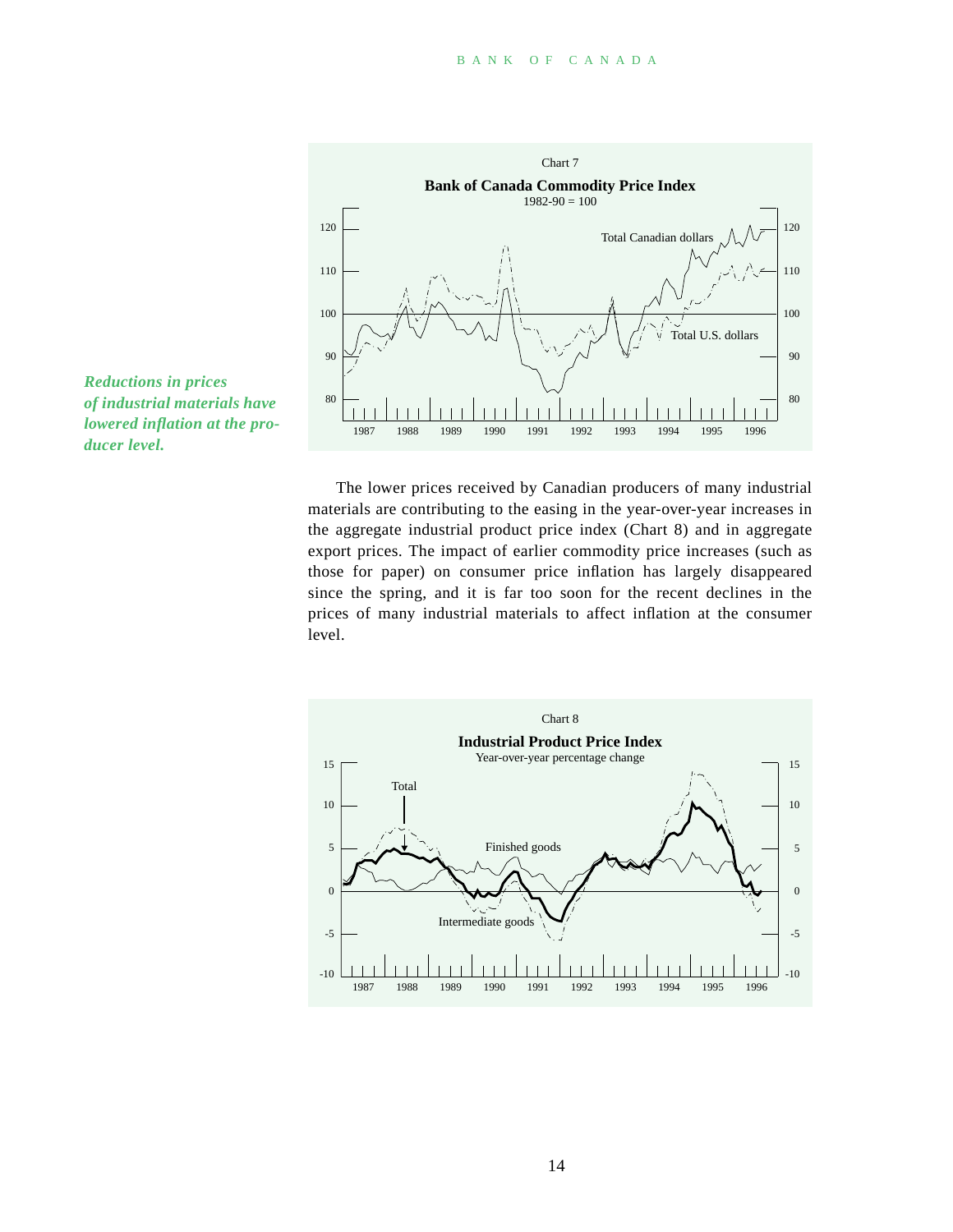#### Cost control and other factors

Markets continued to be strongly competitive in the first half of 1996, maintaining the pressure on producers to control costs and to raise productivity. Overall, cost increases have been low.

Wages, the largest component of total costs, continued to rise at a moderate pace during the first half of 1996, with the rate of increase in average compensation per hour worked at 2.4 per cent in the second quarter on a year-over-year basis, unchanged from the fourth quarter of 1995. Underlying wage increases (excluding the effects on aggregate wages of such factors as changes in the composition of employment) are estimated to be between 1.5 and 2 per cent on a year-over-year basis. In many cases, wage increases in the private sector reflected earlier substantial gains in productivity, while restraint measures continued to influence wages in the public sector. Wage growth should remain fairly steady, since wage settlements in the first eight months of 1996 averaged 1.2 per cent in the private sector and 0.5 per cent in the public sector, little changed from 1995.

Productivity growth (output per person-hour) resumed in the first half of 1996, although at a very modest pace. This contributed to an easing in the year-over-year rise in unit labour costs in the first half of 1996 (Chart 9). Firms in some sectors, such as construction, appear to have adjusted their workforces to the unanticipated slowing in demand that occurred towards the end of 1995.



*Gains in productivity resumed, and the year-over-year increase in unit labour costs eased.*

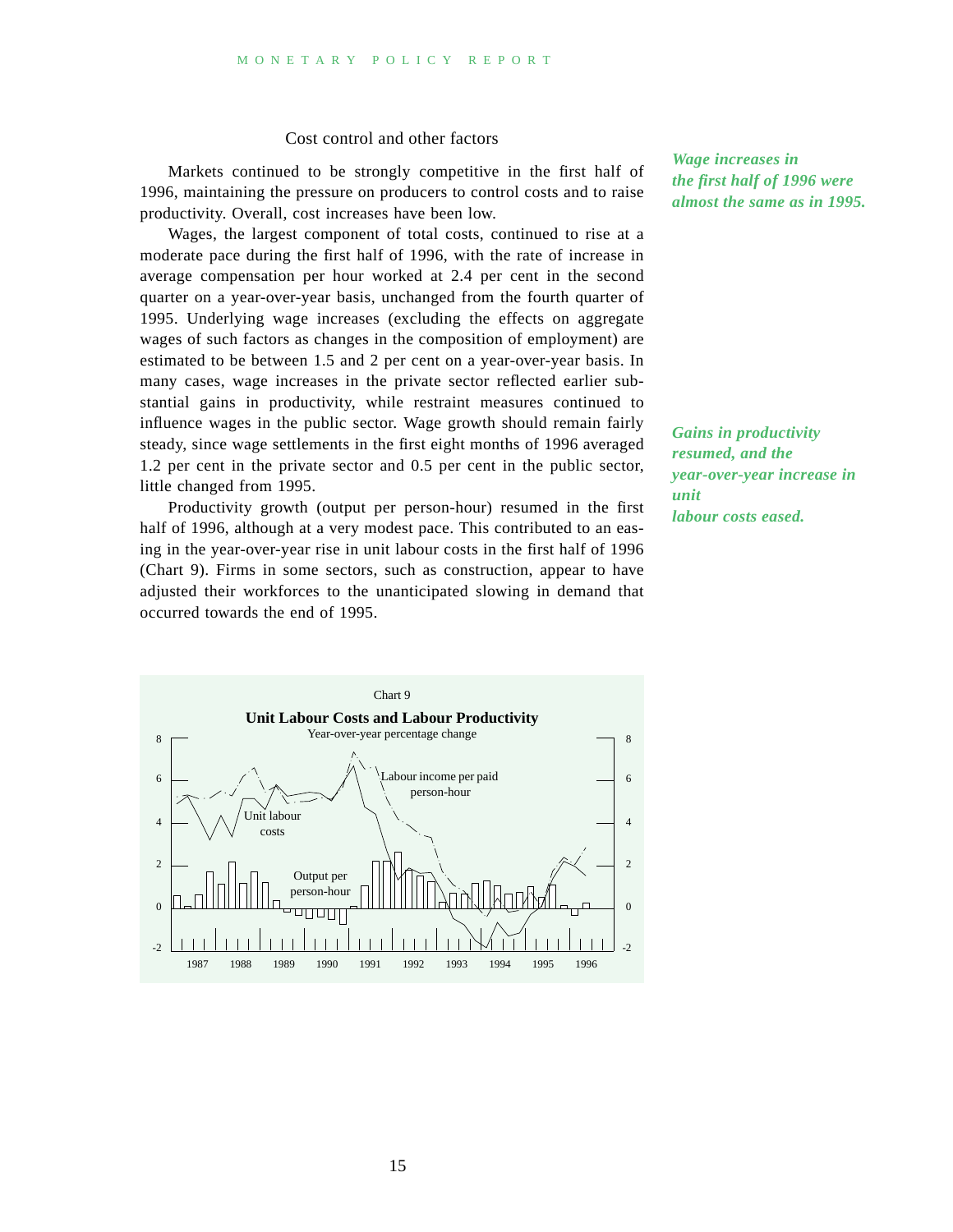

The gap between productivity and the real wages paid by producers continued to widen in the first half of 1996 (Chart 10). This mainly reflected the impact on broad measures of producer prices, resulting from the marked reduction in the rate of growth of aggregate commodity prices. To close the gap, the economy would have to experience faster labour productivity growth than real wage growth for a period of time.

3. Achieving the Inflation-Control Targets

In response to weak aggregate demand, which increased the risk that inflation might fall below the target range, the Bank has been providing more monetary stimulus to the economy. Since May, there have been five reductions of a quarter point each in the Bank Rate and in the operating band for the overnight interest rate (Chart 11). On the first three occasions, the Bank issued a press release stressing that the rate cuts were needed because of persistent disinflationary pressures. The two most recent reductions represented a response to the stronger currency, and were designed to keep overall monetary conditions from tightening.

As has occurred regularly in the recent past, the money market anticipated the Bank's actions, and 3-month rates led the decline in the

*In response to continued downward pressure on inflation, the Bank has reduced its operating band for the overnight interest rate by 125 basis points over the past six months.*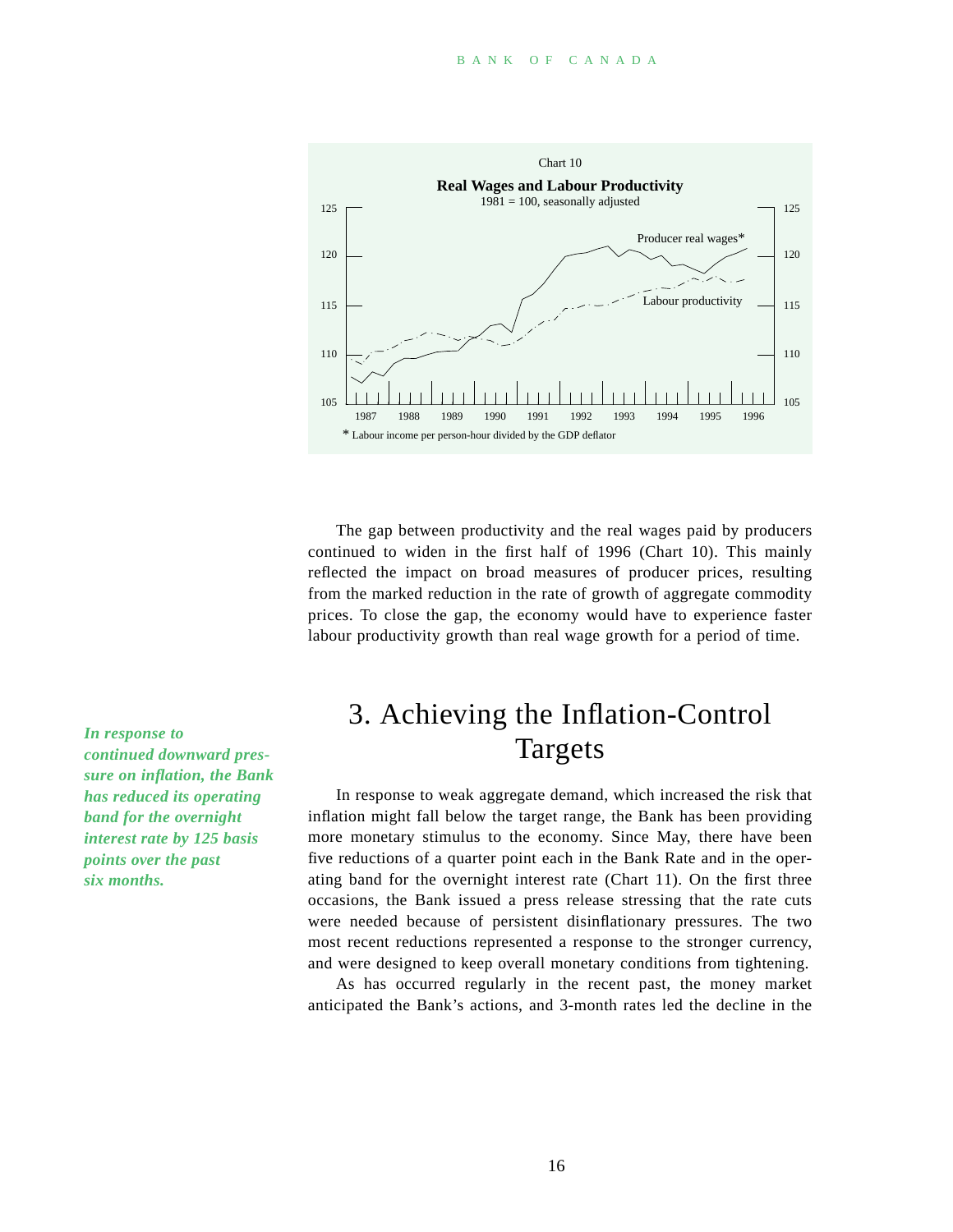overnight rate. Other financial markets, including that for foreign exchange, reacted positively to the rate cuts, with participants recognizing that lower interest rates were consistent with Canada's economic fundamentals.



Indeed, over the past six months, financial markets have increasingly focussed on underlying factors that favour the Canadian economy. These include success in maintaining a low rate of inflation, improved public sector finances (although the high levels of debt remain a concern), and the improvement in the current account of the balance of payments. As financial markets set aside concerns about the immediate political situation in Quebec, these fundamentals came to the fore.

Internationally, the publication of data suggesting that interest rates in the United States might have to rise caused occasional weakness in U.S. bond markets. Otherwise, the external environment has been conducive to the easing of monetary conditions in Canada. There have been widespread declines in interest rates in Europe, and international financial markets have been quite orderly.

Strong fundamentals have underpinned the exchange value of the Canadian dollar (Chart 12) and, at the same time, facilitated the decline in Canadian interest rates. The 90-day differential vis-à-vis the United States has dropped to about -200 basis points. A negative spread for more than a brief period was last seen in the early 1970s (Technical Box 3).

*With financial markets increasingly focussed on Canada's economic fundamentals ...*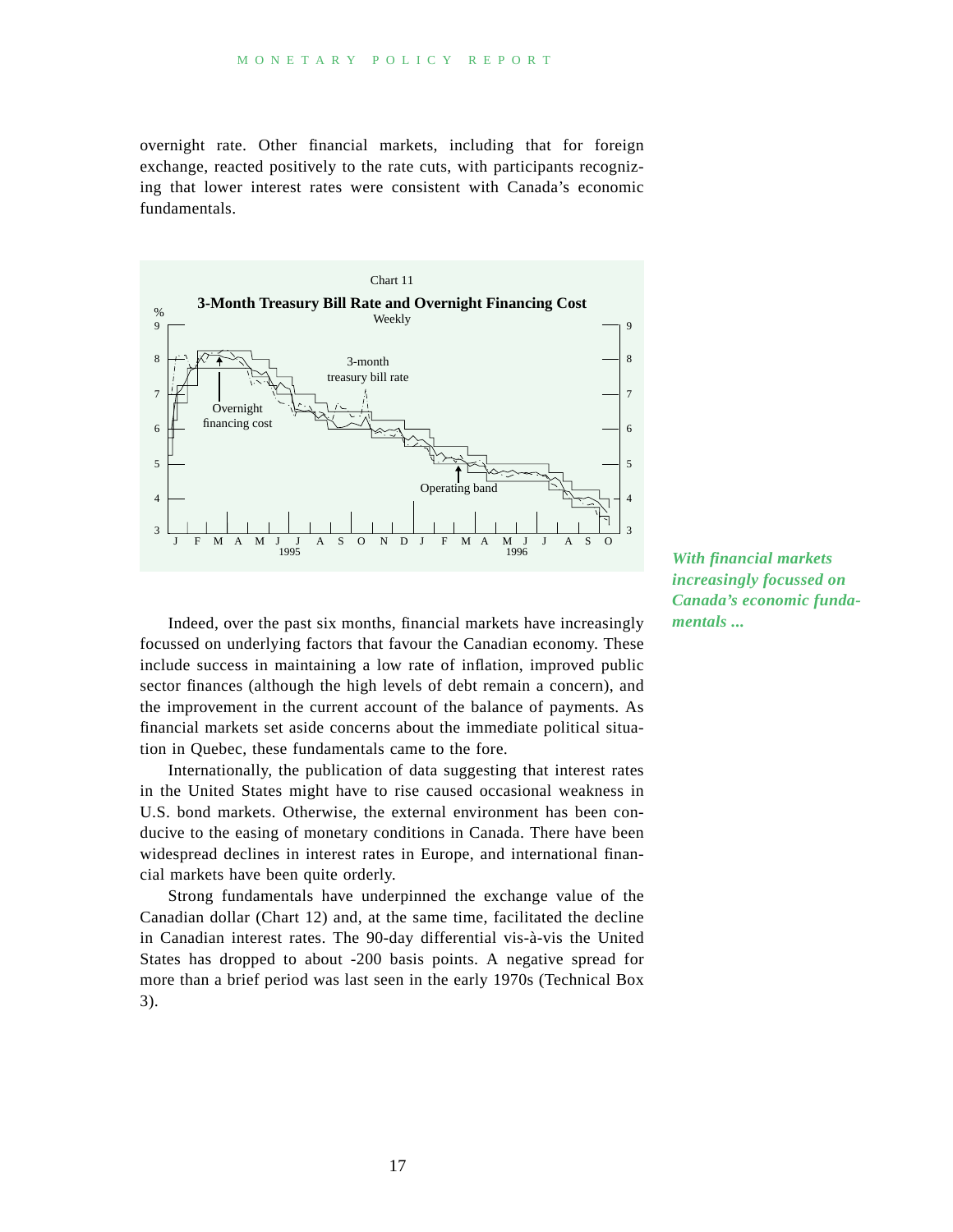Technical Box 3

#### **Canada-U.S. Interest Rate Spreads — A Longer-Run Perspective**

Interest rates in the United States are a key determinant of rates in Canada. At any time, however, rates in the two countries may differ, reflecting such factors as relative rates of inflation, differing cyclical positions, and perceptions of risk.

Short-term interest rates in Canada have been below those in the United States since the start of 1996, and interest rates in Canada are currently lower for terms of up to 10 years. Nominal interest rate differentials for long-term instruments are also below historical norms. This reflects sound fundamentals in Canada, which raise the probability of a future appreciation of the Canadian dollar and, from the viewpoint of investors, offset the negative interest rate spread.

The only previous occasion in recent history when Canadian interest rates were below those in the United States for an extended period was from 1969 to 1973. During the first half of this period, inflation in Canada was below that in the United States, and later the current account benefited from a steep rise in commodity prices. Reflecting these factors, the exchange rate rose after it was allowed to float in May 1970. Given the subsequent stronger acceleration of inflation in Canada than in the United States, negative differentials were not sustainable. In contrast, the current relatively low rates should be more durable, in view of Canada's superior inflation performance and the explicit, ongoing commitment of Canadian monetary policy to the inflation-control targets, as well as the improving fiscal position.

Other countries with better inflation performance than the United States also tend to have lower interest rates. For example, interest rates in Japan, Germany and France are below those in the United States.

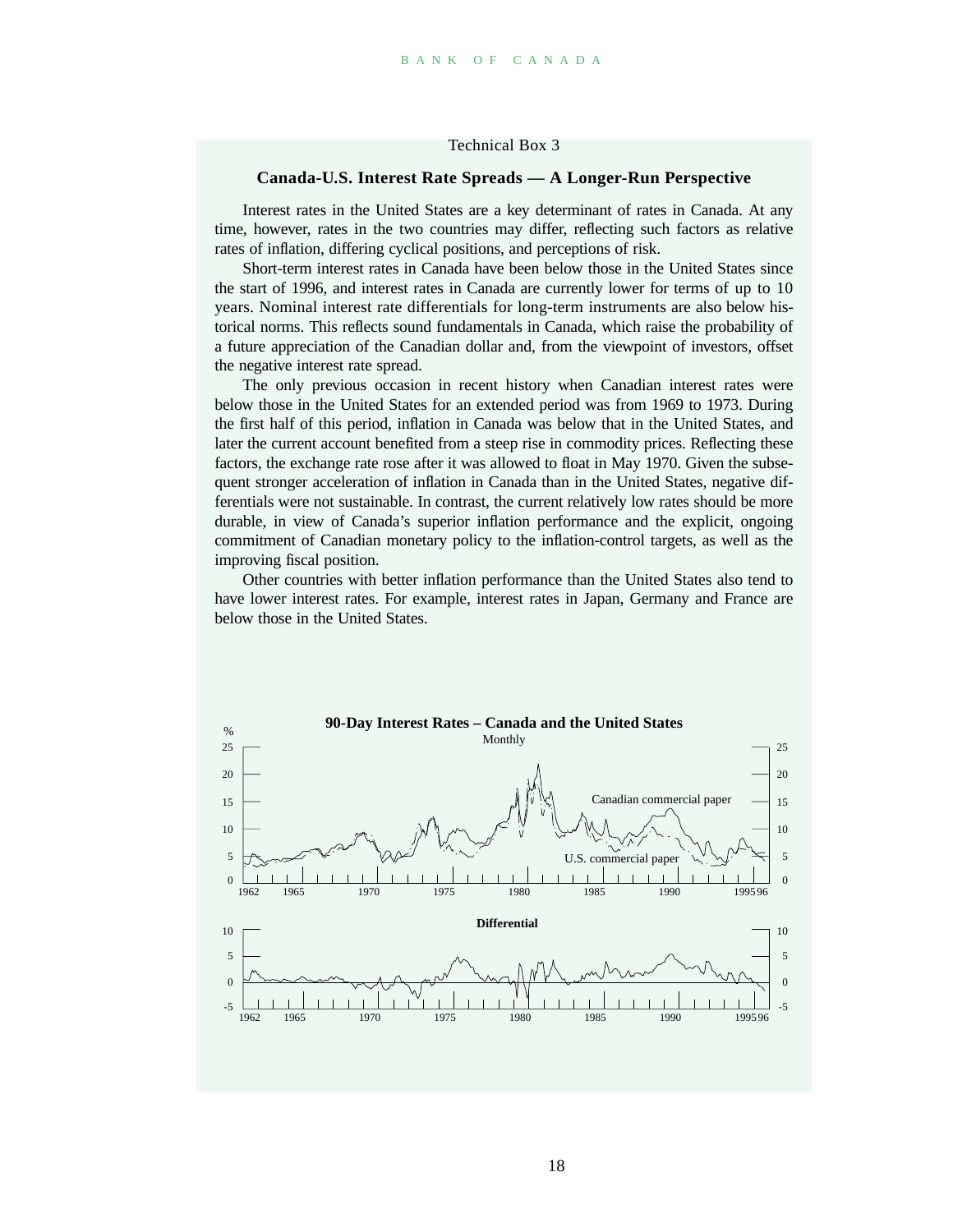

The yield differential is now also negative for short- and mediumterm bonds (Chart 13). Long-term spreads remain positive, but somewhat below historical averages, following the decline in Canadian bond yields since the spring. This suggests that investors have revised downwards their assessments for inflation or for other risks in Canada relative to the United States. A recognized commitment to a sound monetary policy and the determined action on budget deficits of the last couple of years have provided the conditions essential for this decline.

Since the exchange rate varied within a narrow range for most of the past year, the monetary conditions index (MCI) declined more or less in step with short-term interest rates. Following a rise in the Canadian dollar, the two reductions in the Bank Rate and the operating band for the overnight rate in October rebalanced the mix of monetary conditions at the easier level. The real MCI now stands at its lowest value for the post-1970 floating exchange rate regime, indicating that the cumulative easing of monetary conditions amounts to a very significant stimulus to economic activity in Canada (Technical Box 4). This works towards counteracting sluggish household spending and the short-run impact of fiscal restraint.

*... monetary conditions have eased with the decline in interest rates.*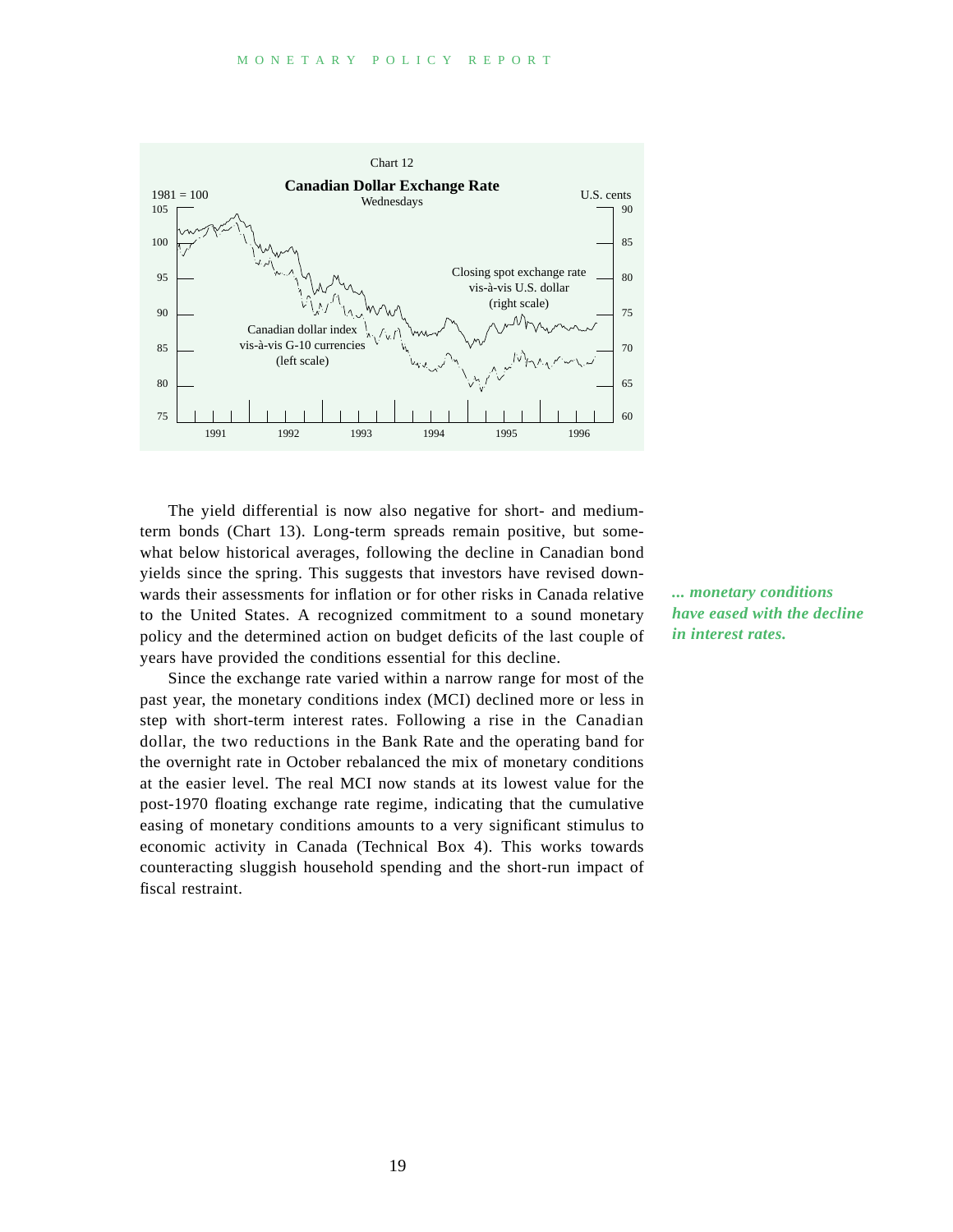

### 4. The Outlook for Inflation

In assessing the possible future course of inflation, the Bank considers mainly the factors affecting the balance between aggregate demand and aggregate supply over the next four to six quarters. It also examines measures of inflation expectations and the pace of monetary expansion when formulating its views on the future path of output, inflation and desired monetary conditions.

**Aggregate demand and supply**

Growth in the U.S. economy strengthened during the first half of 1996. Indeed, the U.S. economy probably moved back into a state of slight excess demand at midyear, although there is no evidence of increased inflationary pressures in broad measures of prices and production costs. The combined effects of a rise in long-term interest rates and a trade-weighted appreciation of the U.S. dollar may return the U.S. economy to a path of sustainable growth in the next few quarters, although one should not rule out the need for some monetary tightening by the Federal Reserve.

While economic expansion in the major European countries was modest during early 1996, the Japanese economy, on balance, experienced more robust growth. Moderate growth is anticipated among the overseas countries during the second half of 1996, sustained in many cases by past easing in monetary conditions in these economies.

*External demand should continue to contribute to Canada's output growth ...*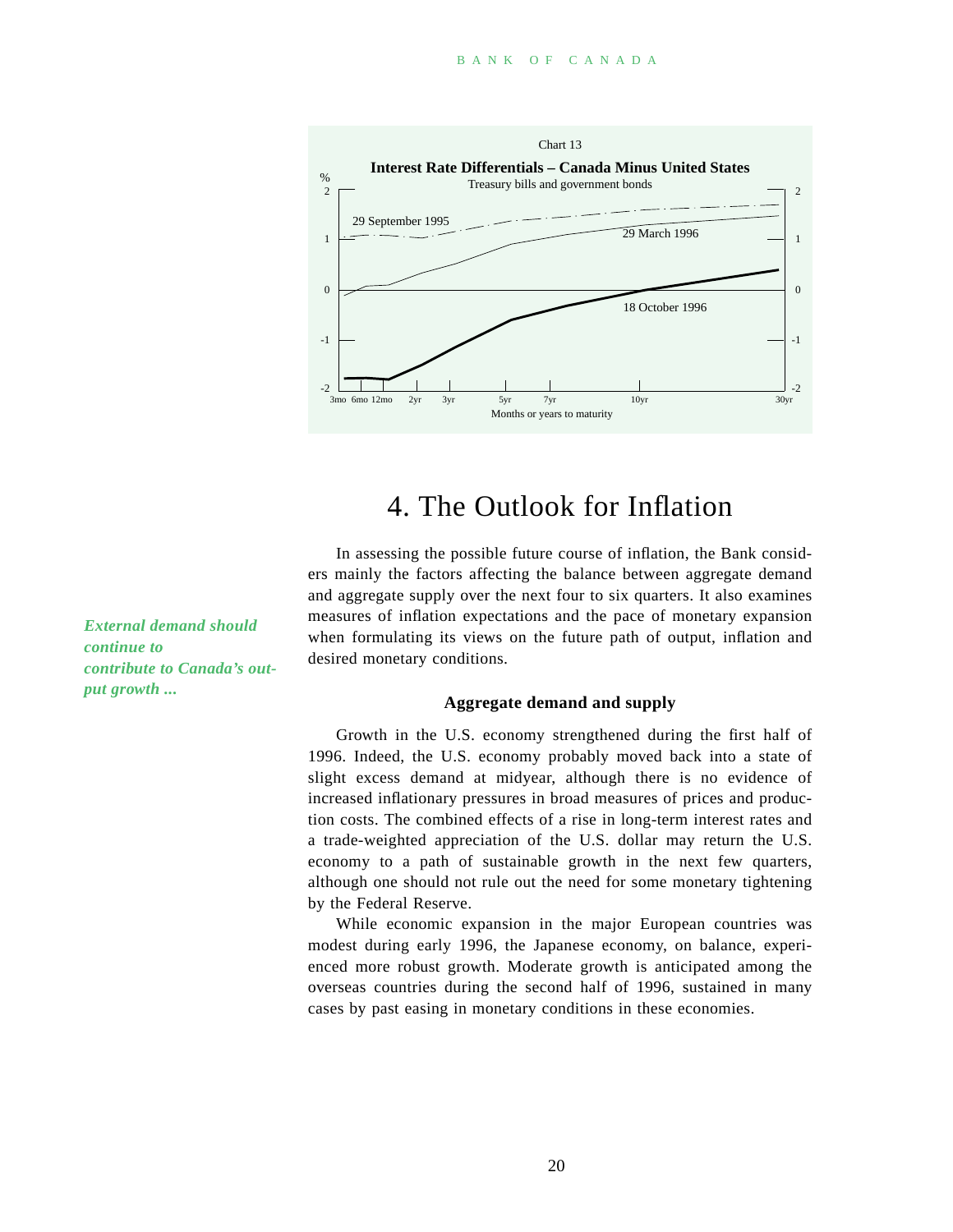#### Technical Box 4

#### **Nominal and Real Monetary Conditions Indexes**

For several years, the Bank has used its monetary conditions index (MCI) — a combination of the short-term interest rate and the exchange rate — as a short-run operational target.\* The Bank has found it to be most useful over a one- to two-quarter horizon. Between the quarterly staff projections, the MCI provides the Bank with a continuous reminder that exchange rate changes must be considered when making decisions about interest rate adjustments.

The level of monetary conditions required to keep inflation within the inflation-control target range changes as the forces affecting aggregate demand and supply evolve. Theoretically, since it is changes in real variables that influence real output, the relevant measure is the *real* MCI, derived from the interest rate less expected inflation and the exchange rate adjusted for relative movements in the price level in Canada and abroad.\*\* However, for convenience, the Bank focusses on the nominal MCI because it can be updated daily, whereas the price measures needed to calculate the real MCI are available only quarterly and with a lag. Use of the nominal index is unlikely to lead to a misreading of monetary conditions, because the nominal measure has followed the real index quite closely from quarter to quarter, with movements in nominal rates in financial markets dominating both series.

However, to compare monetary conditions over longer periods, it is more appropriate to examine the index in real terms. That said, both have declined substantially since the early 1990s and are now at their lowest levels in 25 years.



\* For information on the construction of the MCI and the rationale behind it, see C. Freedman (1994, 1996).

\*\* The measure of expected inflation used in the chart is the four-quarter growth rate of the GDP deflator. GDP deflators are also used to calculate the real trade-weighted exchange rate.

Although the prices of certain commodities will likely come under downward pressure in the near term, a modest upward trend in the overall commodity price index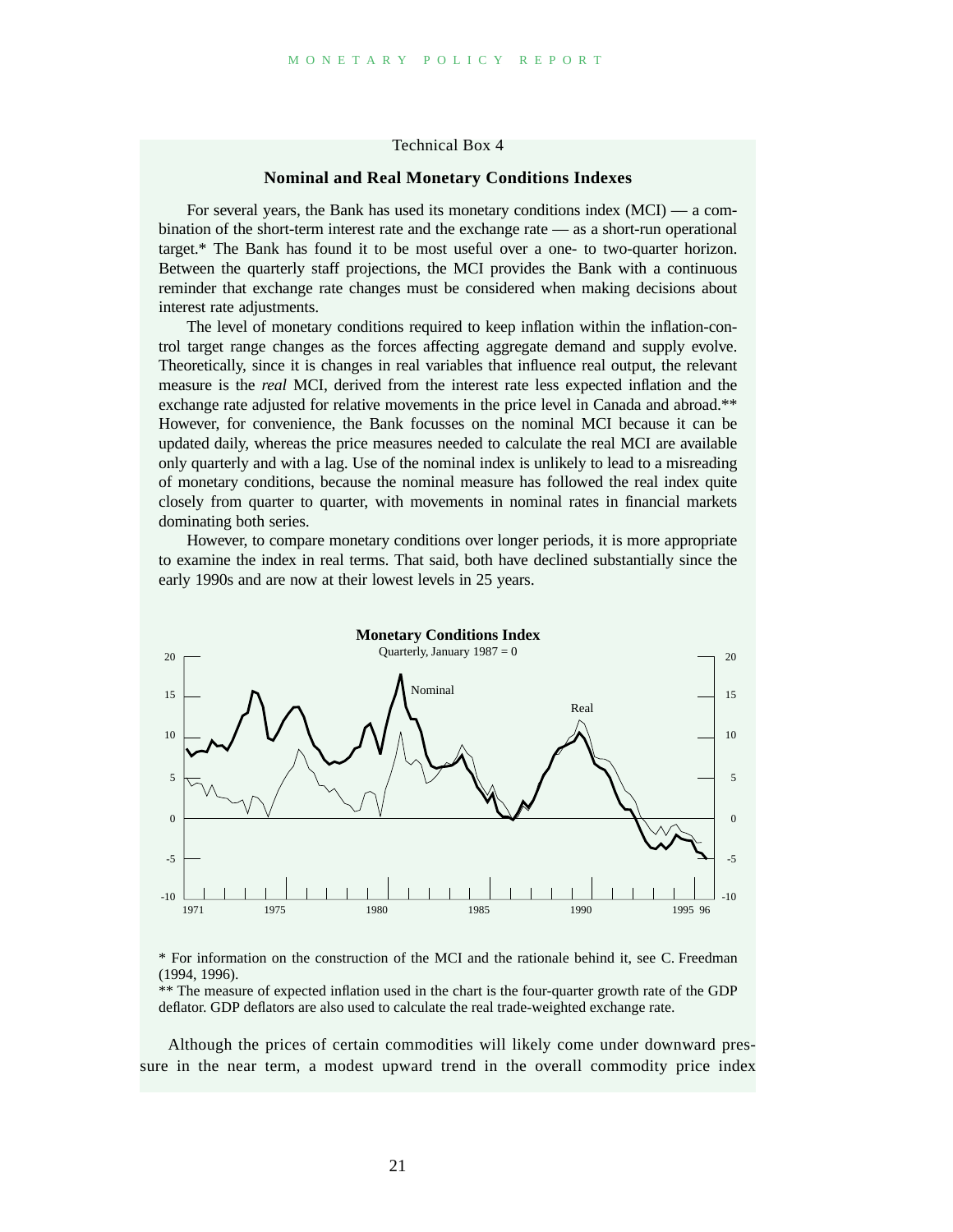should begin sometime in early 1997. The price of crude oil should fall as supplies from non-OPEC sources increase, although any forecast is subject to considerable uncertainty because of current political and military developments in the Middle East. Grain prices may continue to decline with favourable news about this year's crops worldwide. As users continue to reduce stocks, newsprint prices could keep declining over the near term. Nonetheless, on average, the prices of other industrial commodities are expected to strengthen as the pace of expansion among the major industrial countries reduces the world's excess capacity.

On balance, external demand should continue to contribute to the expansion of the Canadian economy in the second half of 1996, reinforced by the strong competitive position of Canadian industry.

There are also indications of a pickup in domestic demand. Recent surveys of investment intentions and business confidence suggest a rebound in capital spending during the second half of 1996. In addition, the recent sharp inventory correction, which took stocks back down close to desired levels, should set the stage for the growth in final sales to feed directly into stronger growth in production. Although fiscal restraint will continue and the current low personal savings rate will tend to moderate household spending, the effect on overall domestic demand growth should be outweighed by the past easing in interest rates and by higher private sector employment. Despite some weakness in overall employment, private sector employment increased by a further 2.4 per cent at annual rates in the third quarter. These influences have been reflected in the more positive tone of many indicators of both consumer and housing activity early in the third quarter of 1996.

Both external and domestic factors suggest that economic activity should expand faster in the second half of 1996 than was the case between mid-1995 and mid-1996. While the General Motors strike will have a noticeable impact on the average level of activity in the fourth quarter, if this effect is excluded, the Bank would expect a pickup to above-potential growth rates in both the third and fourth quarters. On the same basis, private sector forecasters would be looking for an average growth rate of 3  $1/2$  to 4 per cent at annual rates for this period.<sup>4</sup> In our view, the economy would have significant momentum well beyond this year, sustained by the significant amount of monetary easing that has already taken place. The Bank would thus expect average growth of over 4 per cent through the four quarters ending in the fourth quarter of 1997, which contrasts with the 3 per cent expected by private sector forecasters.

*... and a pickup in domestic demand is likely.*

*Overall, the pace of economic expansion in Canada should pick up in the second half of 1996.*

<sup>4.</sup> Private sector forecasts through the last half of 1996 and through the four quarters of 1997 are derived from annual average forecasts of 1.5 per cent for 1996 and 3.1 per cent for 1997 (Department of Finance, *The Economic and Fiscal Update*, 9 October 1996).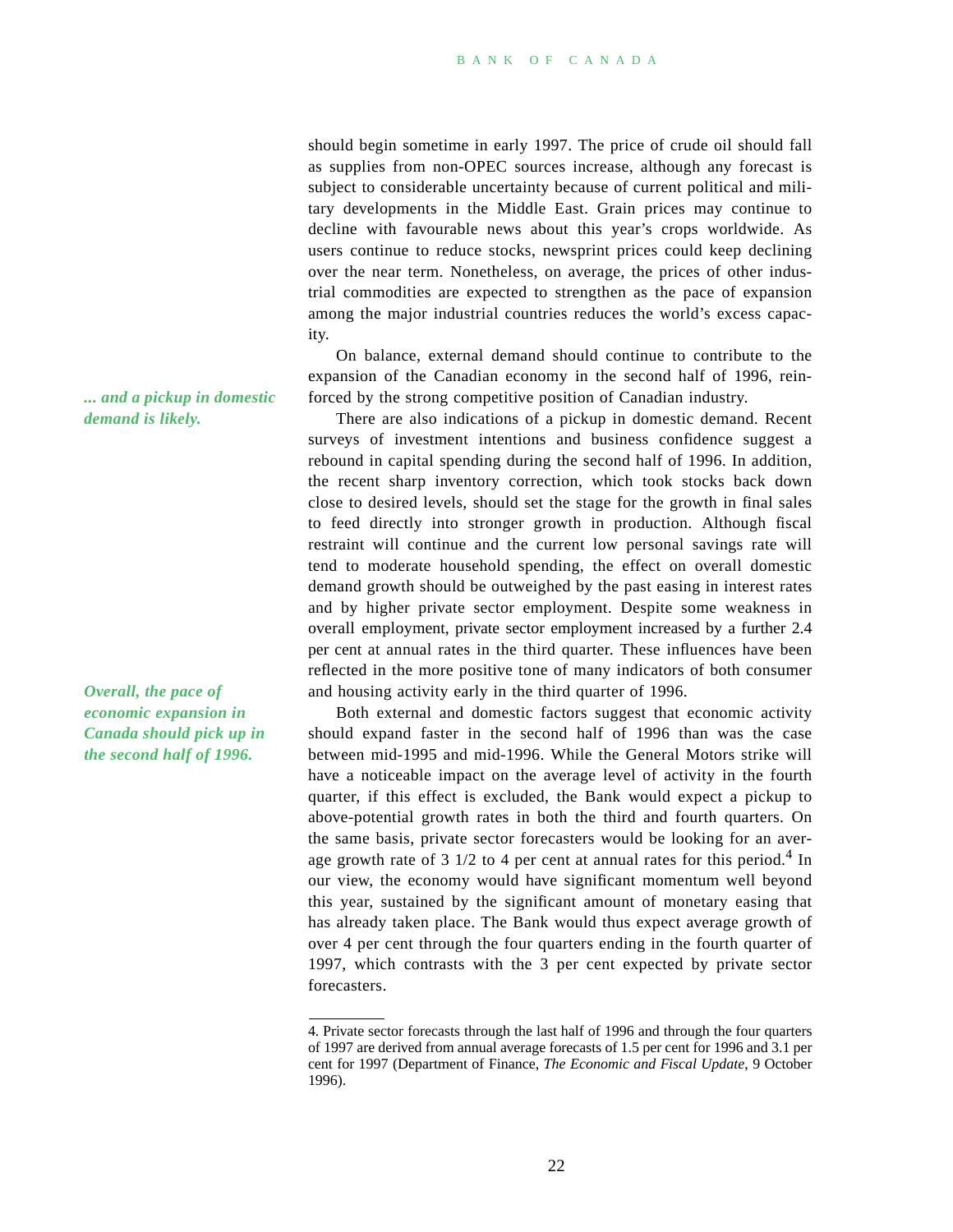The above projections indicate that the downward pressure on core inflation coming from slack in product markets will remain an important factor in coming quarters. Similarly, labour market conditions will continue to restrain any significant upward wage pressures. It is also expected that a pickup in the pace of economic expansion in the second half of 1996 will lead to stronger productivity growth, which would also limit overall cost increases.

#### **Temporary factors affecting inflation**

Since the Canadian dollar has been stable over the past two years, little or no pressure on inflation should come from past exchange rate movements. Nor would one expect downward pressure arising from the recent marked declines in the prices of many industrial materials over the next few months, since there tend to be fairly long lags in the passthrough to consumer prices.

Furthermore, a wide range of evidence continues to suggest that competition in the Canadian retail marketplace remains intense, with strong consumer resistance to most price increases. Nonetheless, some of the discounting offered by retailers earlier in the year seems to have been reversed after unwanted stocks, especially seasonal items, were cleared out. If household demand continues to recover and if retail stocks come into better balance in the second half of 1996, more of this discounting may end, leading to some increase in prices. However, on balance, transitory factors should have little effect on the core CPI.

#### **Measures of inflation expectations**

Expectations, an important factor in the outlook for inflation, are affected by current inflation and by the credibility of the Bank's inflation-control targets. As credibility grows, expectations may increasingly reflect the midpoint of the inflation-control target range. Over the last six months, short-term inflation expectations have declined further. In the September quarterly survey of Canadian business confidence conducted by the Conference Board, 97 per cent of respondents (compared with 83 per cent in the December 1995 survey) expected inflation to be 2 per cent or less over the near term. In the Conference Board's June quarterly *Survey of Forecasters*, it was anticipated that CPI inflation would average about 1.5 per cent in 1996, slightly lower than the survey forecast three months earlier, and would edge up to about 1.7 per cent in 1997.

Since the difference between the yield on nominal long-term bonds and that on Real Return Bonds is based largely on the expectations of investors about inflation over the long run, movement in the differential can be used to gauge the trend of expectations.<sup>5</sup> This differential has

*Nonetheless, the downward pressure on inflation coming from excess supply will continue.*

*There should be little or no upward pressure on inflation from past exchange rate and commodity price movements.*

*Expectations of inflation have declined.*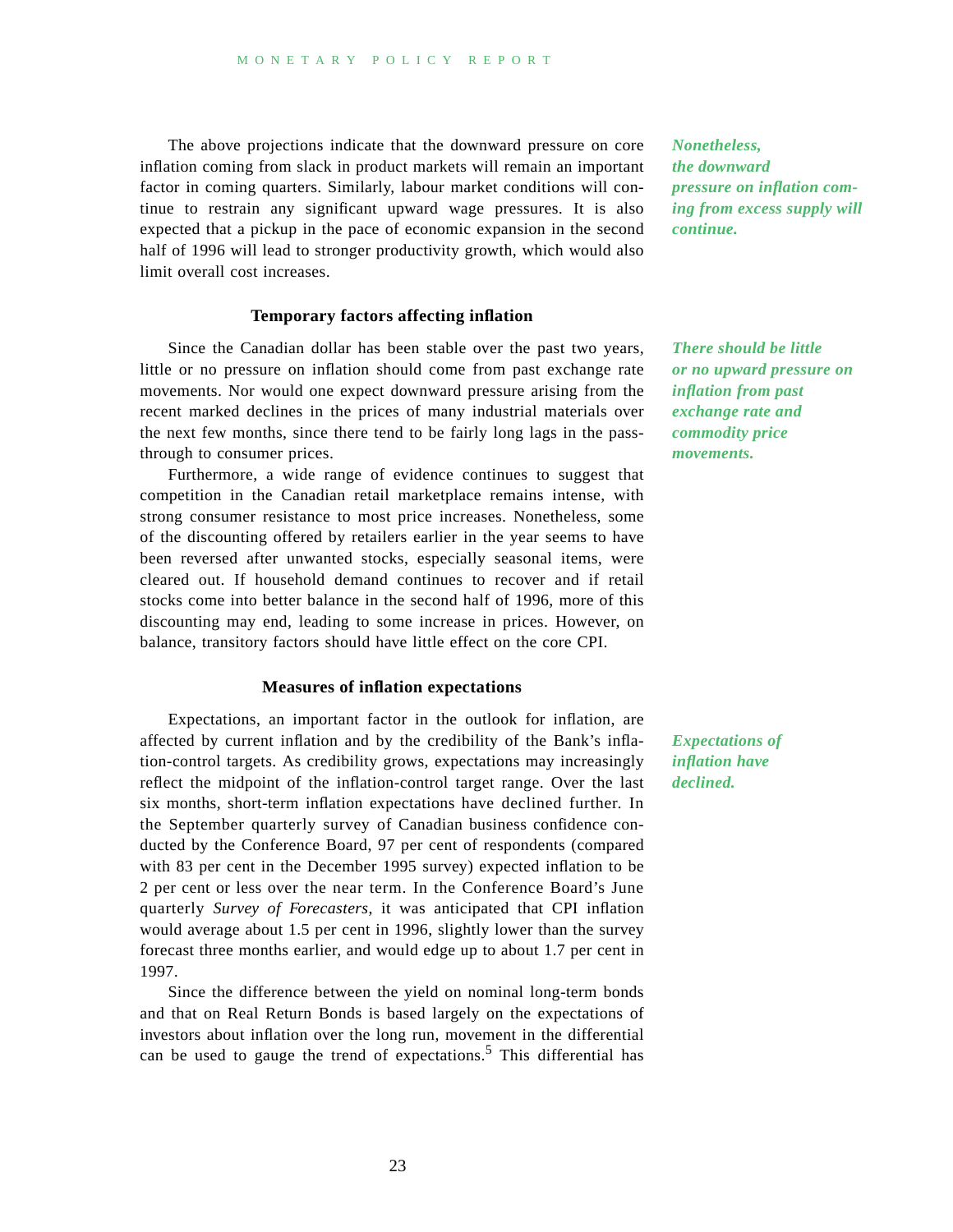

remained roughly constant for the past year, after having declined in 1995 (Chart 14).

#### **Monetary indicators**

Broad definitions of money based on M2+ decelerated in the second quarter (Chart 15). Simply on the basis of the historical correlation between broad money and prices, this slowing would suggest that inflation could fall close to the bottom of the target range by the end of the year.

Expansion of narrow money, M1, has been maintained at about 10 per cent year-over-year (Chart 16). Since an increase in the real value of transactions balances has, in the past, been a valuable predictor of growth in GDP, this would indicate that activity should accelerate strongly in the second half of 1996. However, a sizable part of the increase in M1 results from the introduction of attractive interest rates on corporate current accounts. Moreover, predictions from real M1 have shown a distinct upward bias in recent years.

Forecasts from a longer-run model of inflation using M1 currently suggest a rate of between 1 and 1 1/2 per cent over the next two years.

*Monetary aggregates indicate low inflation and an acceleration in output.*

<sup>5.</sup> Côté et al. (1996) outline both the advantages and disadvantages of this measure of expectations. The presence of unobservable premiums for inflation risk and liquidity are the major difficulty in interpreting the level of this measure.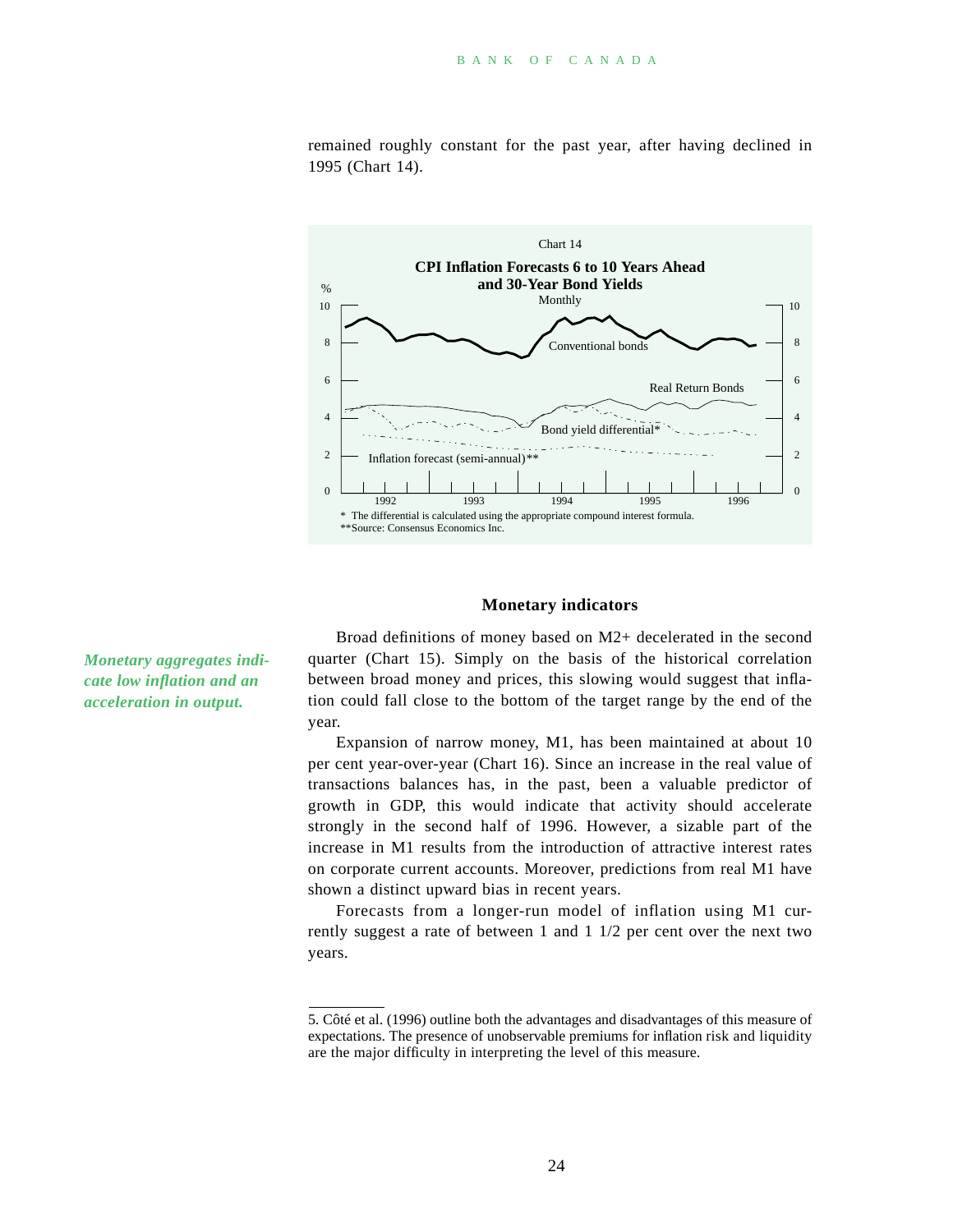



# 5. Conclusions

Inflation has remained essentially unchanged since the last *Report*. With the continuing large amount of excess supply in the Canadian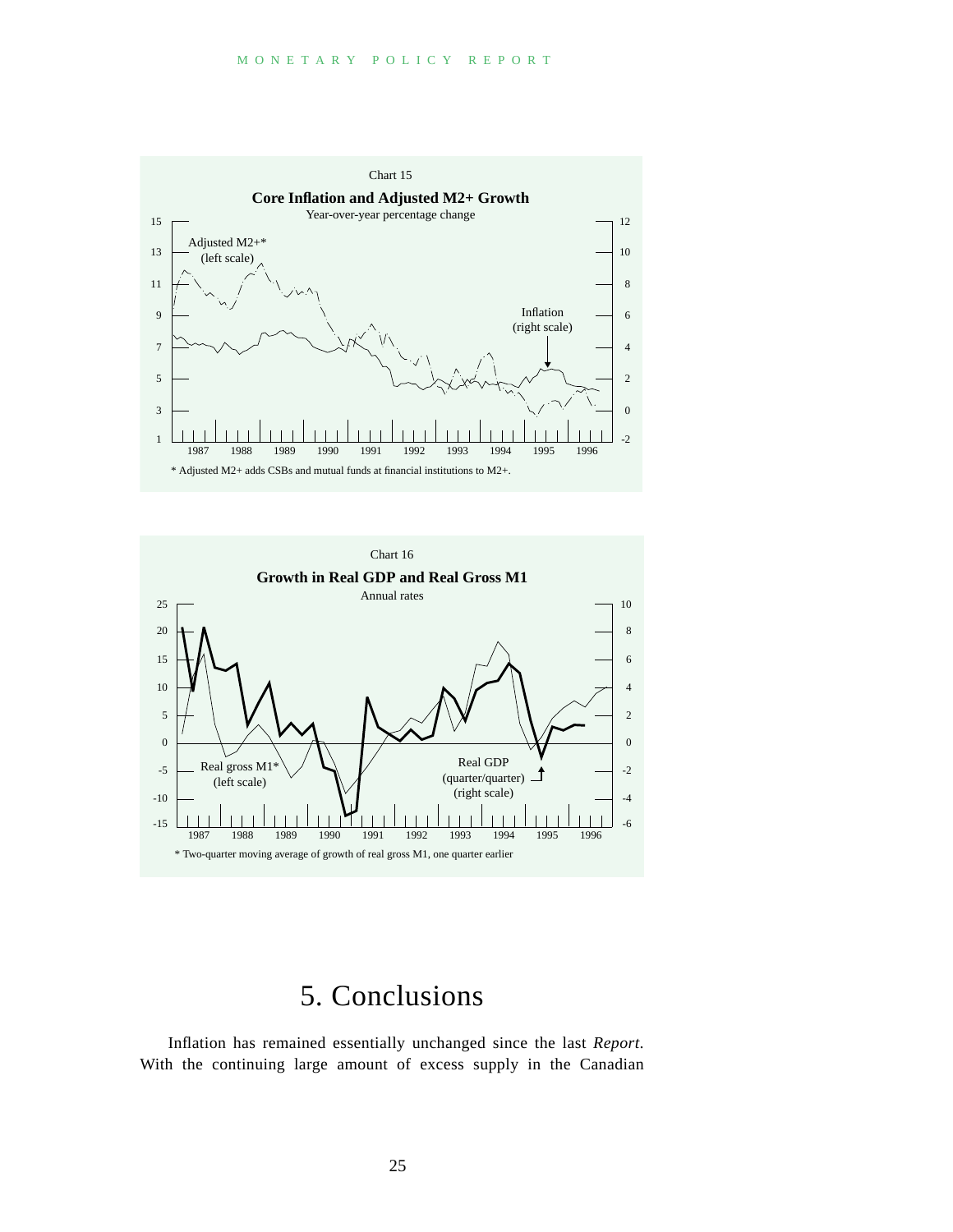economy, the outlook for the next half year is for inflation to remain in the lower part of the inflation-control target range.

For the medium term, the key issue remains whether the trend of inflation might move below the 1 to 3 per cent target range. The substantial monetary easing over the past 12 months increases the probability of a solid pickup in the pace of activity in the second half of 1996 and into 1997. How strong this pickup will be is hard to foresee but, as noted earlier, it is expected to be appreciable. Since this scenario could still carry a margin of excess supply through 1997, it points to the possibility of inflation drifting below 1 per cent by the end of 1997. This would suggest the possible need for further easing in monetary conditions over the *medium term*. However, depending on the future course of inflation expectations and on whether the economy turns out to be particularly strong — for example, if there were to be a strong rebound in consumer confidence — any decline in the core CPI inflation rate may be quite small and short-lived.

The momentum of the economic expansion in Canada is not yet established firmly enough to allow us to be confident about the balance of risks for the trend of inflation. Thus, continued close monitoring of the economic situation will be needed in order to judge the appropriate level of monetary conditions. It is clear, however, that the Canadian economy has room for strong expansion and employment growth without a resurgence of inflation.

*This is a report of the Governing Council of the Bank of Canada: Gordon Thiessen, Bernard Bonin, Charles Freedman, Paul Jenkins, Tim Noël and Sheryl Kennedy.*